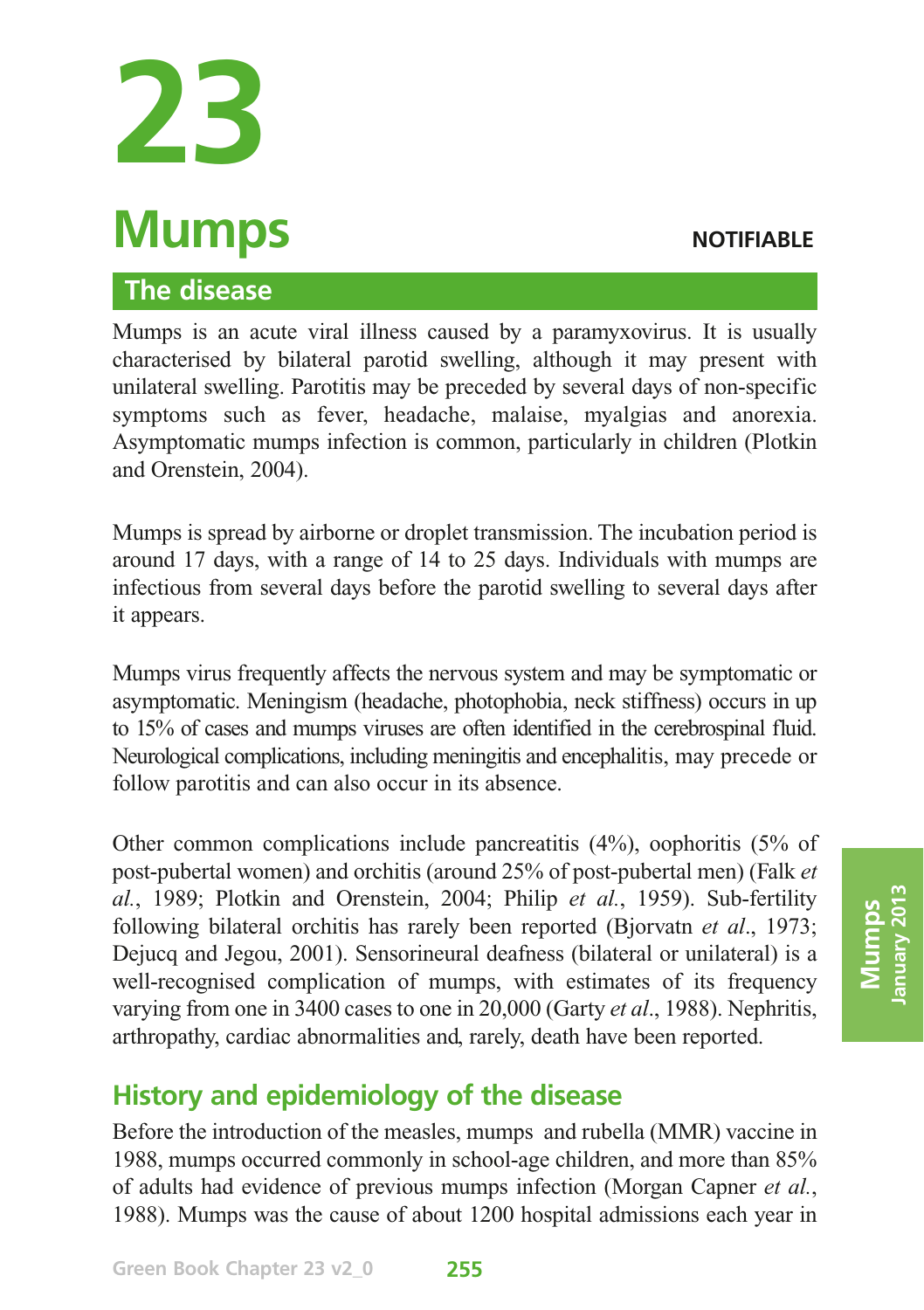England and Wales and was the commonest cause of viral meningitis in children (Galbraith *et al.*, 1984; Communicable Disease Surveillance Centre, 1985).

Mumps was made a notifiable disease in the UK in October 1988 at the time of the introduction of the MMR vaccine. High coverage of MMR vaccine resulted in a substantial reduction in mumps transmission in the UK and the incidence declined in all age groups, including those too old to have been immunised. From 1989, reports of both clinically diagnosed and laboratory-confirmed mumps cases fell dramatically. In November 1994, to prevent a predicted epidemic of measles, children aged between five and 16 years were immunised with measles-rubella (MR) vaccine. At that time, insufficient stocks of MMR were available to vaccinate all of these children against mumps. Younger members of this age group, however, were unlikely to have been exposed to mumps infection and many remained susceptible into early adulthood.

In October 1996, a two-dose MMR schedule was introduced. A single dose of a mumps-containing vaccine used in the UK confers between 61% and 91% protection against mumps (Plotkin and Orenstein, 2004). Two doses are therefore needed for both individual and population protection.

In Finland, a two-dose MMR schedule was introduced in 1982; high coverage of each dose has been achieved consistently. Indigenous measles, mumps and rubella have been eliminated since 1994 (Peltola *et al*., 1994). The United States introduced its two-dose schedule in 1989 and, in 2000, announced that it had interrupted endemic transmission (Plotkin and Orenstein, 2004). MMR is now routinely given in over 100 countries, including those in the European Union, North America and Australasia.

Since 1999, there has been a considerable increase in confirmed mumps cases. Most of these cases have occurred in adolescents or young adults who were too old to have been offered MMR when it was introduced in 1988 or to have had a second dose when this was introduced in 1996. They had not previously been exposed to natural mumps infection as children and so remained susceptible. In late 2004, a further increase in clinically diagnosed and confirmed mumps infections was observed. The vast majority of confirmed cases were in those born between 1980 and 1987 and outbreaks occurred mainly in higher education institutions.

Many of the individuals in the cohorts recently affected by mumps believe that they had been immunised with mumps-containing vaccine in the past.

**January 2013**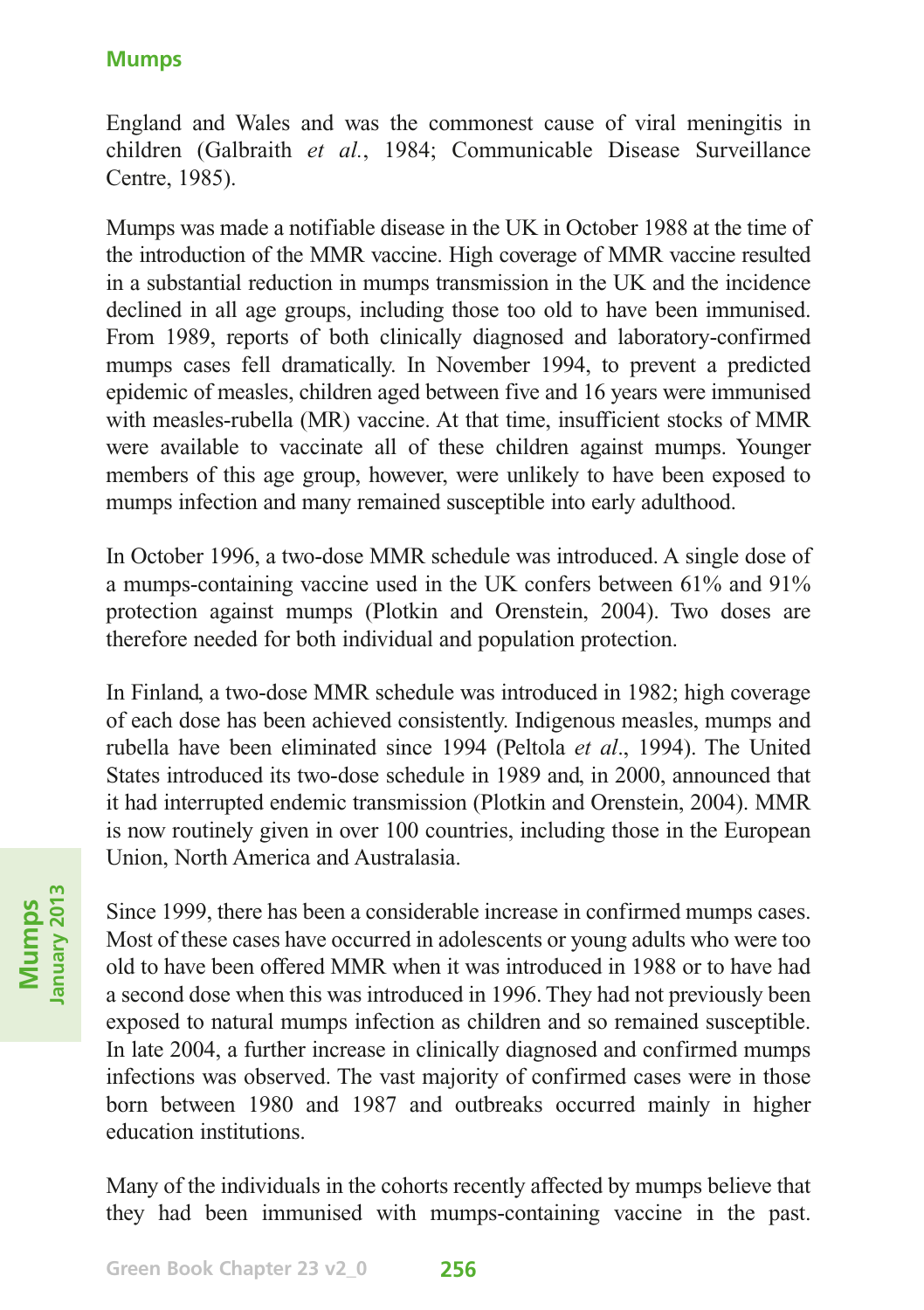However, before 1988, there was no routine immunisation against mumps in the UK, and the campaign in 1994 used MR vaccine because sufficient quantities of MMR vaccine were not available. Young people may therefore have had two doses of measles-containing vaccine and one of rubella, but no mumps vaccine. Others have had only one dose of mumps vaccine in MMR (see Figure 23.1).

#### **The MMR vaccination**

MMR vaccines are freeze-dried preparations containing live, attenuated strains of measles, mumps and rubella viruses. The three attenuated virus strains are cultured separately in appropriate media and mixed before being lyophilised. These vaccines contain the following:

#### **Priorix®**

Each 0.5ml dose of reconstituted vaccine contains: not less than 10<sup>3.0</sup> cell culture infective dose<sub>50</sub> (CCID<sub>50</sub>) of the Schwarz measles virus not less than  $10^{3.7}$  CCID<sub>50</sub> of the RIT 4385 mumps virus not less than  $10^{3.0}$  CCID<sub>50</sub> of the Wistar RA 27/3 rubella virus strains.

#### **MMRVaxPRO®**

Each 0.5ml dose when reconstituted contains not less than the equivalent of: 1000 tissue culture infective dose<sub>50</sub> (TCID<sub>50</sub>) of the more attenuated Enders line of the Edmonston strain of measles virus 20,000 TCID<sub>50</sub> of mumps virus (Jeryl Lynn<sup>®</sup> Level B strain) 1000 TCID<sub>50</sub> of rubella virus (Wistar RA 27/3 strain).

MMR vaccine does not contain thiomersal or any other preservatives. The vaccine contains live organisms that have been attenuated (modified). MMR is recommended when protection against measles, mumps and/or rubella is required.

#### **Storage**

The unreconstituted vaccine and its diluent should be stored in the original packaging at  $+2^{\circ}$ C to  $+8^{\circ}$ C and protected from light. All vaccines are sensitive to some extent to heat and cold. Heat speeds up the decline in potency of most vaccines, thus reducing their shelf life. Effectiveness cannot be guaranteed for vaccines unless they have been stored at the correct temperature. Freezing may cause increased reactogenicity and loss of potency for some vaccines. It can also cause hairline cracks in the container, leading to contamination of the contents.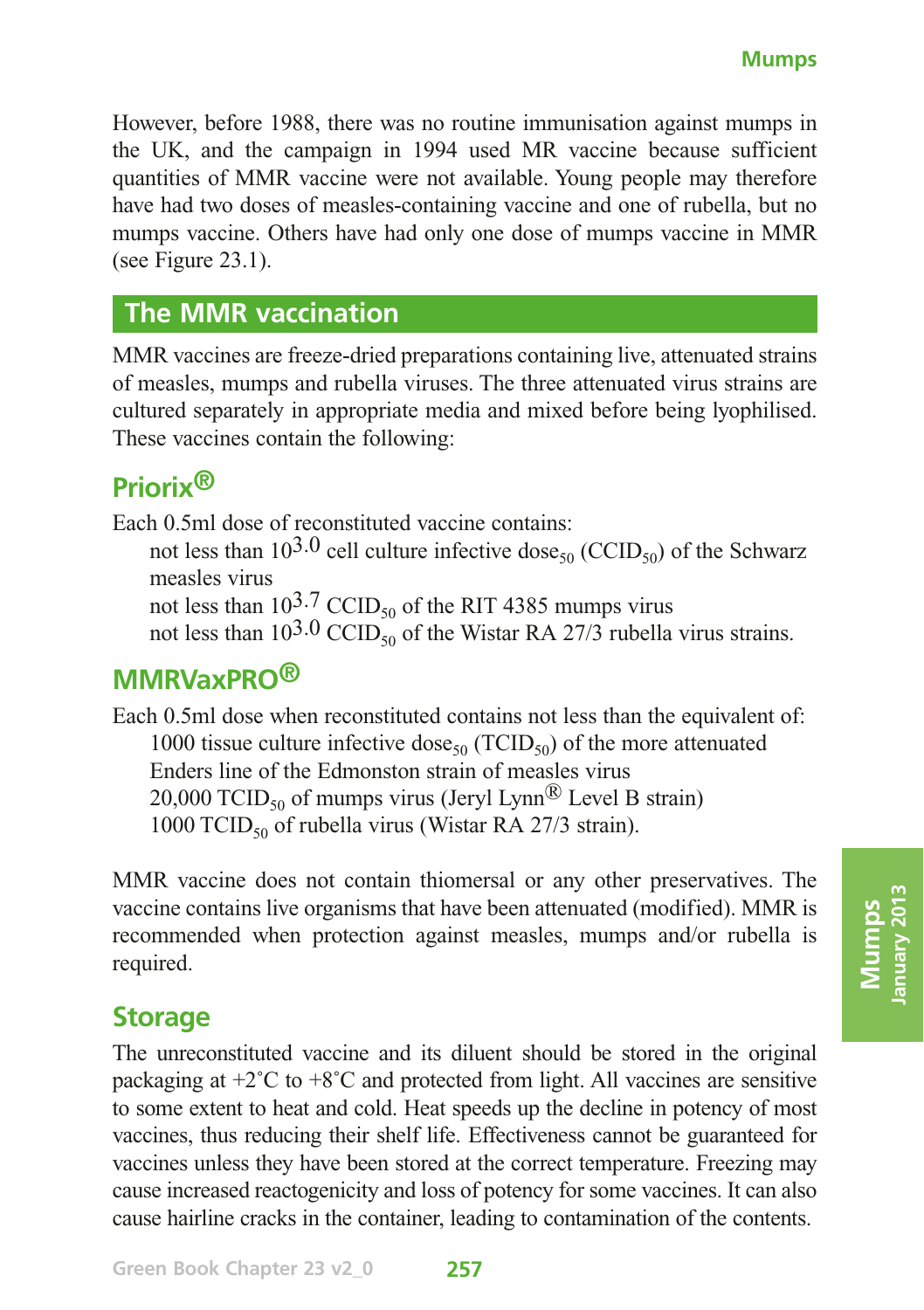|                    |              |                                     |                            |                                           |                                                 | 26                | 0861                     |                                                                                                                                                                                                                                                                                                                                           |
|--------------------|--------------|-------------------------------------|----------------------------|-------------------------------------------|-------------------------------------------------|-------------------|--------------------------|-------------------------------------------------------------------------------------------------------------------------------------------------------------------------------------------------------------------------------------------------------------------------------------------------------------------------------------------|
|                    |              |                                     |                            |                                           |                                                 | $\overline{25}$   | $\overline{1861}$        |                                                                                                                                                                                                                                                                                                                                           |
|                    |              |                                     |                            |                                           |                                                 | $\overline{24}$   | $\overline{2861}$        |                                                                                                                                                                                                                                                                                                                                           |
|                    |              |                                     |                            |                                           |                                                 | $\frac{23}{ }$    | $\frac{1}{2861}$         |                                                                                                                                                                                                                                                                                                                                           |
|                    |              |                                     |                            |                                           |                                                 | $\overline{22}$   | $\overline{v}$ 861       |                                                                                                                                                                                                                                                                                                                                           |
|                    | 92           |                                     | Not known                  |                                           |                                                 | $\overline{21}$   | <b>S861</b>              |                                                                                                                                                                                                                                                                                                                                           |
|                    |              |                                     |                            |                                           | $\overline{a}$                                  | $\overline{50}$   | 986L                     |                                                                                                                                                                                                                                                                                                                                           |
|                    |              |                                     |                            |                                           | $rac{8}{60}$                                    | $\overline{9}$    | $\overline{2861}$        |                                                                                                                                                                                                                                                                                                                                           |
|                    |              |                                     |                            |                                           | $\frac{86}{ }$                                  | $\overline{18}$   | 886L                     |                                                                                                                                                                                                                                                                                                                                           |
|                    |              |                                     |                            |                                           | 92   90                                         | $\overline{17}$   | 686 L                    |                                                                                                                                                                                                                                                                                                                                           |
|                    |              |                                     |                            |                                           |                                                 | $\frac{16}{2}$    | 066 L                    |                                                                                                                                                                                                                                                                                                                                           |
|                    |              | 60                                  |                            |                                           | $\frac{1}{91}$                                  | $\frac{15}{2}$    | $\overline{1661}$        |                                                                                                                                                                                                                                                                                                                                           |
|                    |              |                                     |                            |                                           | $\overline{91}$                                 |                   | $\overline{2661}$        |                                                                                                                                                                                                                                                                                                                                           |
|                    |              |                                     |                            |                                           | 92   92                                         |                   | <b>E661</b>              |                                                                                                                                                                                                                                                                                                                                           |
|                    |              |                                     |                            | 76                                        |                                                 | 11   12   13   14 | <b>7661</b>              |                                                                                                                                                                                                                                                                                                                                           |
|                    |              |                                     |                            | $\overline{75}$                           | $\frac{1}{91}$                                  |                   | 566l                     |                                                                                                                                                                                                                                                                                                                                           |
|                    |              |                                     |                            | 75   75   74                              | $\overline{\frac{88}{}}$                        | 10                | 966L                     |                                                                                                                                                                                                                                                                                                                                           |
|                    |              |                                     |                            |                                           | $\overline{\frac{88}{}}$                        | $\overline{9}$    | 2661                     |                                                                                                                                                                                                                                                                                                                                           |
|                    |              |                                     |                            |                                           | $\overline{8}$                                  | $\infty$          | 866L                     |                                                                                                                                                                                                                                                                                                                                           |
|                    |              |                                     |                            | $\overline{73}$                           | $\overline{84}$                                 | $\overline{a}$    | 666 L                    |                                                                                                                                                                                                                                                                                                                                           |
|                    |              |                                     |                            |                                           | $\overline{82}$                                 | o                 | $\overline{000z}$        |                                                                                                                                                                                                                                                                                                                                           |
|                    |              |                                     |                            |                                           | $\overline{80}$                                 | m                 | $\overline{100z}$        |                                                                                                                                                                                                                                                                                                                                           |
|                    |              |                                     |                            |                                           | $\overline{8}$                                  | $\overline{a}$    | $\overline{z}$ 00Z       |                                                                                                                                                                                                                                                                                                                                           |
|                    |              |                                     |                            |                                           |                                                 | $\mathsf{m}$      | $\overline{\text{2002}}$ |                                                                                                                                                                                                                                                                                                                                           |
|                    |              |                                     |                            |                                           |                                                 | $\sim$            | $\overline{600z}$        |                                                                                                                                                                                                                                                                                                                                           |
|                    |              |                                     |                            |                                           |                                                 | $\overline{ }$    | 5002                     |                                                                                                                                                                                                                                                                                                                                           |
| Measles<br>vaccine | $*$ MR $(%)$ | *Second dose<br>MMR (%)<br>catch up | catch up MMR<br>First dose | second dose<br><b>MMR (%)</b><br>tRoutine | first dose<br><b>tRoutine</b><br><b>MMR (%)</b> | Age in 2006       | Year of birth            | t The percentages shown for the routine first and second dose of MMR are coverage data for England only and are based on levels<br>* The percentages shown for the second dose catchup MMR and MR relate to the coverage for the whole campaign cohort<br>recorded when the birth cohort was aged between two and five vears respectively |

**Mumps**<br>January 2013 **January 2013**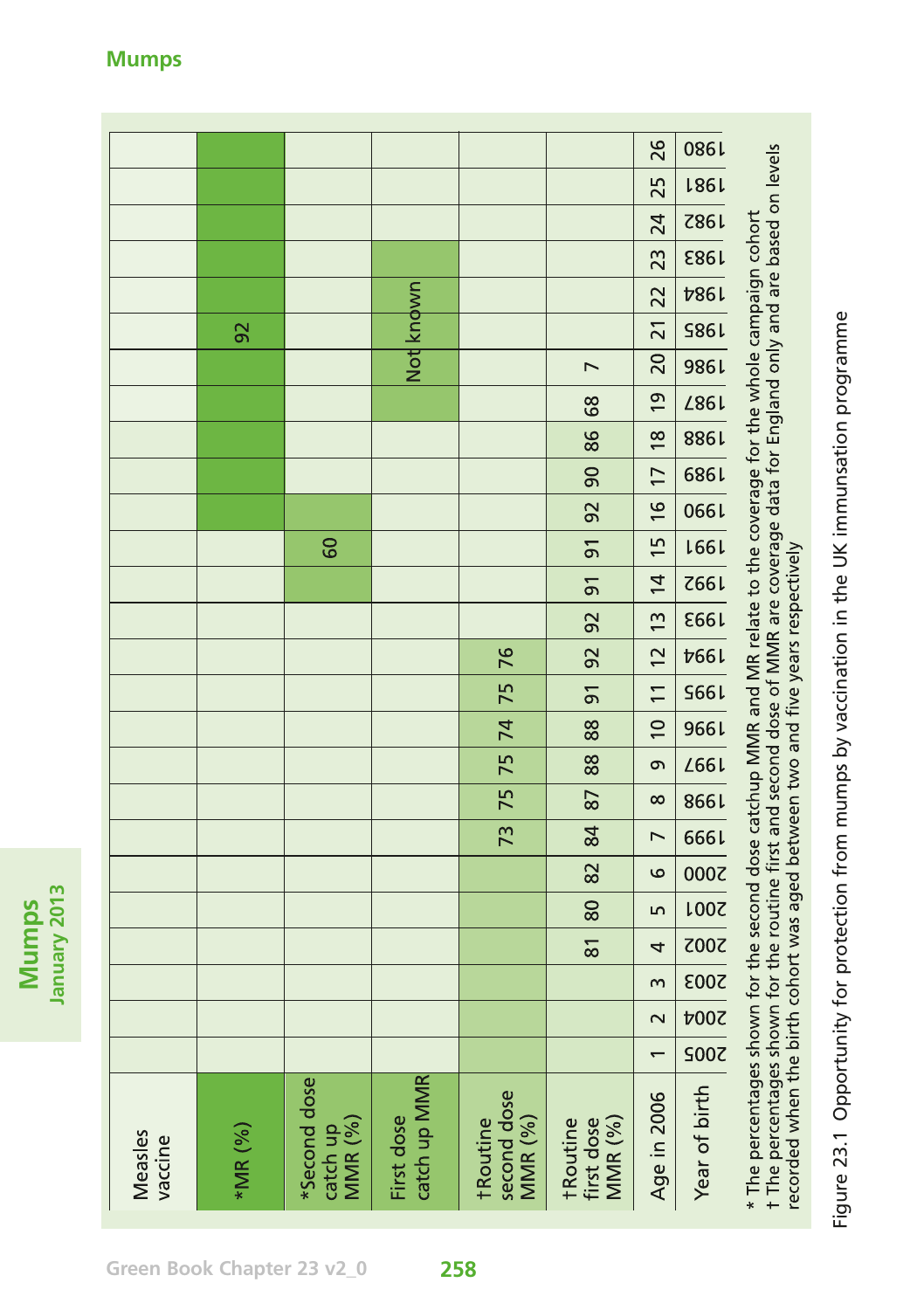The vaccines should be reconstituted with the diluent supplied by the manufacturer and either used within one hour or discarded.

#### **Presentation**

Mumps vaccine is only available as part of a combined product (MMR).

**Priorix** is supplied as a whitish to slightly pink pellet of lyophilised vaccine for reconstitution with the diluent supplied. The reconstituted vaccine must be shaken well until the pellet is completely dissolved in the diluent.

**MMRVaxPRO** is supplied as a lyophilised powder for reconstitution with the diluent supplied. The reconstituted vaccine must be shaken gently to ensure thorough mixing. The reconstituted vaccine is yellow in colour and should only be used if clear and free from particulate matter.

### **Dosage and schedule**

Two doses of 0.5ml at the recommended interval (see below).

### **Administration**

Vaccines are routinely given intramuscularly into the upper arm or anterolateral thigh. However, for individuals with a bleeding disorder, vaccines should be given by deep subcutaneous injection to reduce the risk of bleeding.

MMR vaccine can be given at the same time as other vaccines such as DTaP/ IPV, Hib/MenC, PCV and hepatitis B. The vaccine should be given at a separate site, preferably in a different limb. If given in the same limb, they should be given at least 2.5cm apart (American Academy of Pediatrics, 2003). See chapter 11 for the routine childhood immunisation schedule. If MMR cannot be given at the same time as an inactivated vaccine, it can be given at any interval before or after. The site at which each vaccine is given should be noted in the child's record.

MMR should ideally be given at the same time as other live vaccines, such as BCG. If live vaccines are given simultaneously, then each vaccine virus will begin to replicate and an appropriate immune response is made to each vaccine. After a live vaccine is given, natural interferon is produced in response to that vaccine. If a second live vaccine is given during this response, the interferon may prevent replication of the second vaccine virus. This may attenuate the response to the second vaccine. Based on evidence that MMR vaccine can lead to an attenuation of the varicella vaccine response (Mullooly and Black, 2001), the recommended interval between live vaccines is currently four weeks. For this reason, if live vaccines cannot be administered simultaneously, a four-week interval is recommended.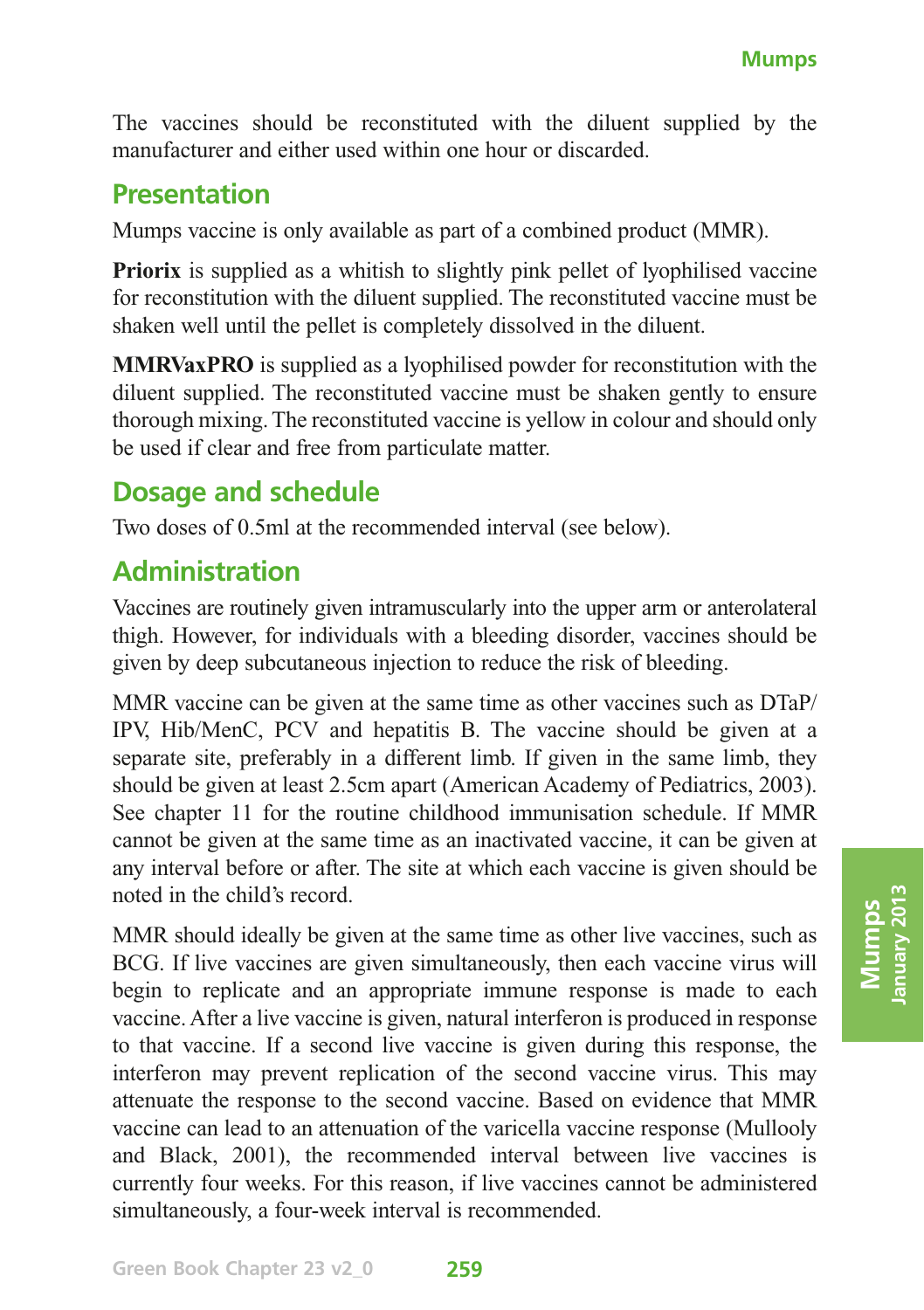Four weeks should be left between giving MMR vaccine and carrying out tuberculin testing. The measles vaccine component of MMR can reduce the delayed-type hypersensitivity response. As this is the basis of a positive tuberculin test, this could give a false negative response.

When MMR is given within three months of receiving blood products, such as immunoglobulin, the response to the measles component may be reduced. This is because such blood products may contain significant levels of measlesspecific antibody, which could then prevent vaccine virus replication. Where possible, MMR should be deferred until three months after receipt of such products. If immediate measles protection is required in someone who has recently received a blood product, MMR vaccine should still be given. To confer longer-term protection, MMR should be repeated after three months.

#### **Disposal**

Equipment used for vaccination, including used vials or ampoules, should be disposed of at the end of a session by sealing in a proper, puncture-resistant 'sharps' box (UN-approved, BS 7320).

#### **Recommendations for the use of the vaccine**

The objective of the immunisation programme is to provide two doses of MMR vaccine at appropriate intervals for all eligible individuals.

Over 90% of individuals will seroconvert to measles, mumps and rubella antibodies after the first dose of the MMR vaccines currently used in the UK (Tischer and Gerike, 2000). Antibody responses from pre-licence studies may be higher, however, than clinical protection under routine use. Evidence shows that a single dose of measles-containing vaccine confers protection in around 90% of individuals for measles (Morse *et al.*, 1994; Medical Research Council, 1977). A single dose of a rubella-containing vaccine confers around 95 to 100% protection (Plotkin and Orenstein, 2004). A single dose of a mumpscontaining vaccine used in the UK confers between 61% and 91% protection against mumps (Plotkin and Orenstein, 2004). A more recent study in the UK suggested that a single dose of MMR is around 64% effective against mumps (Harling *et al*., 2005). Therefore, two doses of MMR are required to produce satisfactory protection against measles, mumps and rubella.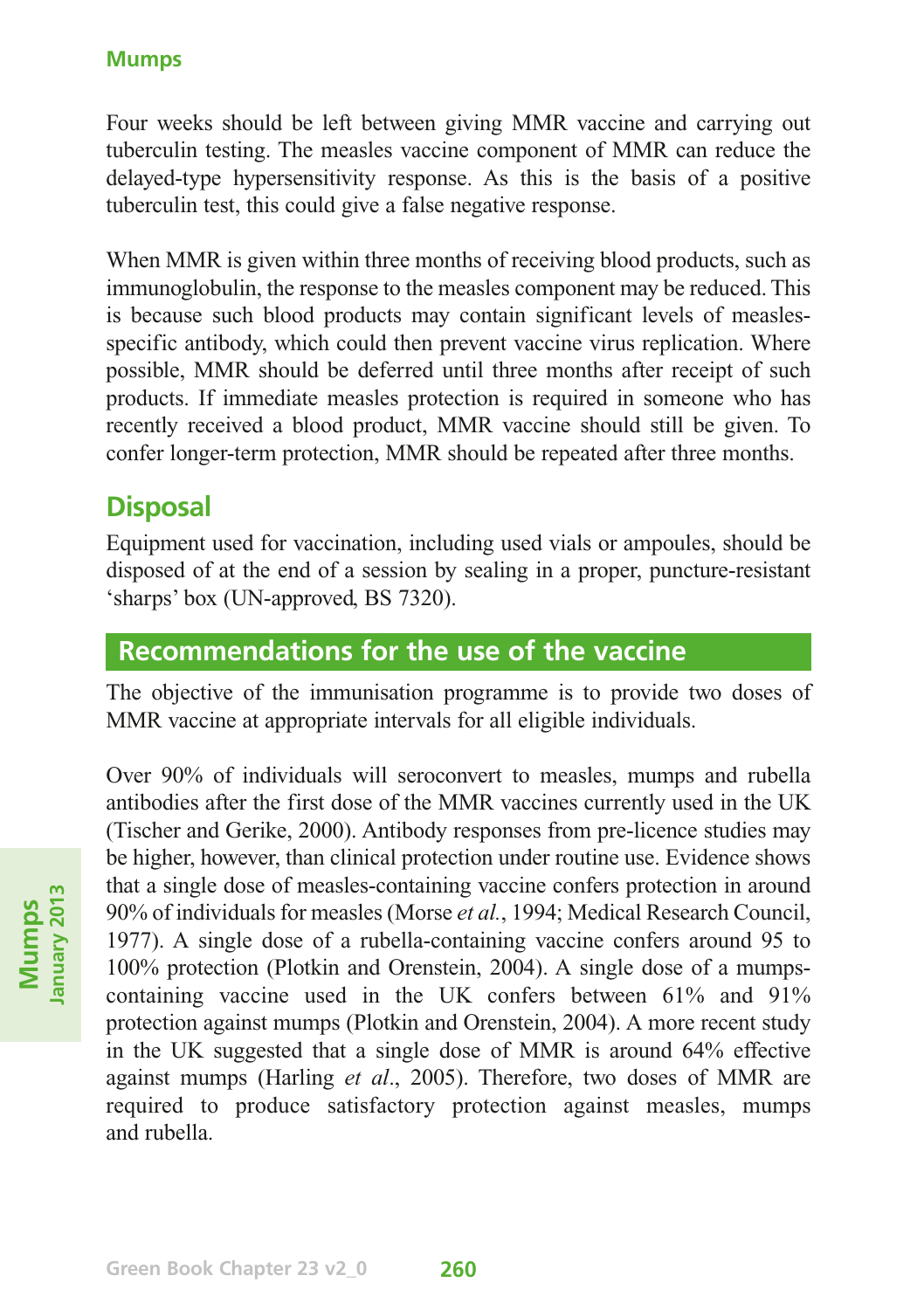MMR is recommended when protection against measles, mumps and/or rubella is required. MMR vaccine can be given irrespective of a history of measles, mumps or rubella infection. There are no ill effects from immunising such individuals because they have pre-existing immunity that inhibits replication of the vaccine viruses.

#### **Children under ten years of age**

The first dose of MMR should be given between 12 and 13 months of age (i.e. within a month of the first birthday). Immunisation before one year of age provides earlier protection in localities where the risk of measles is higher, but residual maternal antibodies may reduce the response rate to the vaccine. The optimal age chosen for scheduling children is therefore a compromise between risk of disease and level of protection.

If a dose of MMR is given before the first birthday, either because of travel to an endemic country, or because of a local outbreak, then this dose should be ignored, and two further doses given at the recommended times between 12 and 13 months of age (i.e. within a month of the first birthday) and at three years four months to five years of age (see chapter 11).

A second dose is normally given before school entry but can be given routinely at any time from three months after the first dose. Allowing three months between doses is likely to maximise the response rate, particularly in young children under the age of 18 months where maternal antibodies may reduce the response to vaccination (Orenstein *et al.*, 1986; Redd *et al*., 2004; de Serres *et al*., 1995). Where protection against measles is urgently required, the second dose can be given one month after the first (ACIP, 1998). If the child is given the second dose less than three months after the first dose and at less than 18 months of age, then the routine pre-school dose (a third dose) should be given in order to ensure full protection.

#### **Children aged ten years or over and adults**

All children should have received two doses of MMR vaccine before they leave school. The teenage (school-leaving) booster session or appointment is an opportunity to ensure that unimmunised or partially immunised children are given MMR. If two doses of MMR are required, then the second dose should be given one month after the first.

MMR vaccine can be given to individuals of any age. Entry into college, university or other higher education institutions, prison or military service provides an opportunity to check an individual's immunisation history. Those who have not received MMR should be offered appropriate MMR immunisation.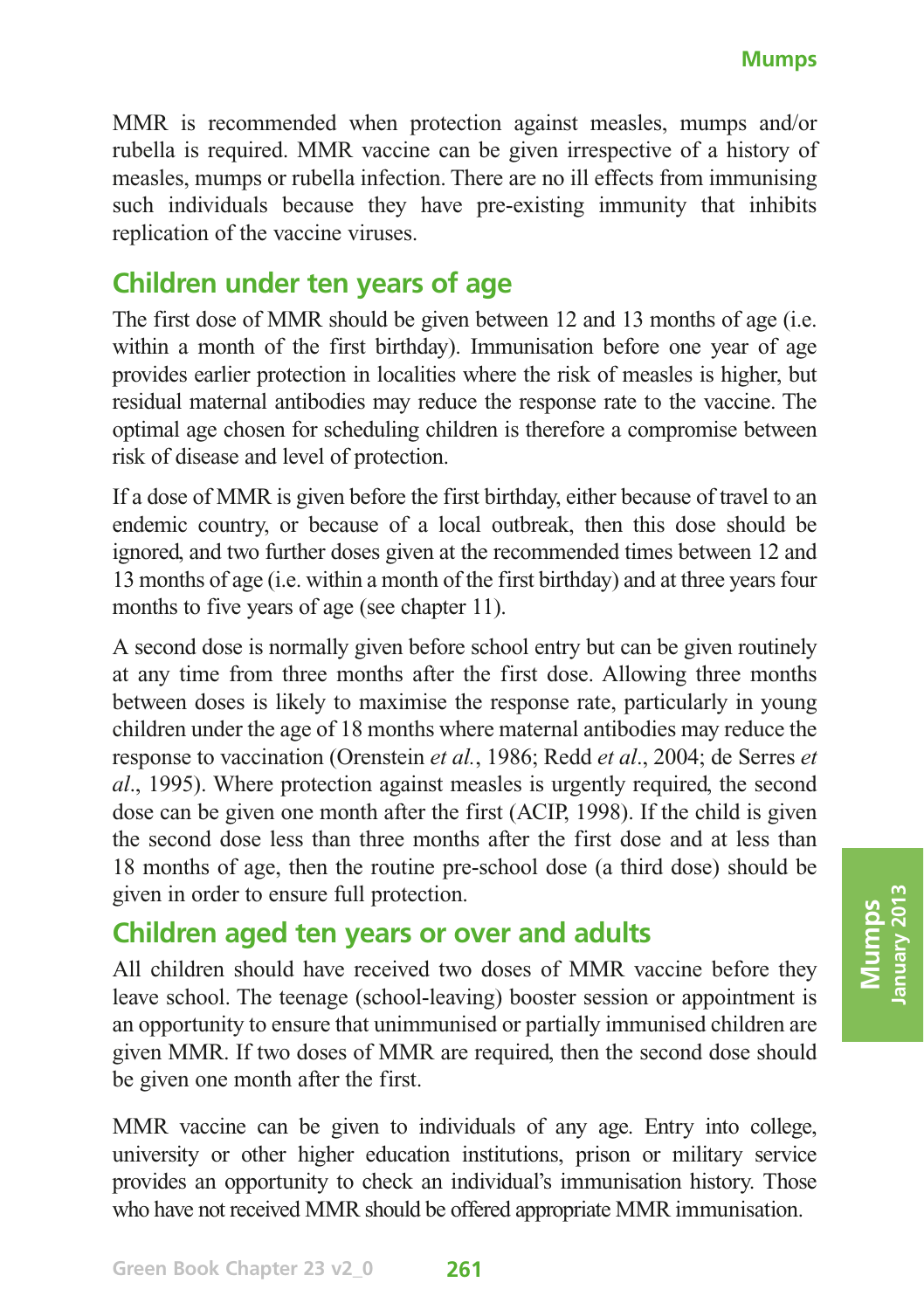The decision on when to vaccinate adults needs to take into consideration the past vaccination history, the likelihood of an individual remaining susceptible and the future risk of exposure and disease:

- individuals who were born between 1980 and 1990 may not be protected against mumps but are likely to be vaccinated against measles and rubella. They may never have received a mumps-containing vaccine or had only one dose of MMR, and had limited opportunity for exposure to natural mumps. They should be recalled and given MMR vaccine. If this is their first dose, a further dose of MMR should be given from one month later
- individuals born between 1970 and 1979 may have been vaccinated against measles and many will have been exposed to mumps and rubella during childhood. However, this age group should be offered MMR wherever feasible, particularly if they are considered to be at high risk of exposure. Where such adults are being vaccinated because they have been demonstrated to be susceptible to at least one of the vaccine components, then either two doses should be given, or there should be evidence of seroconversion to the relevant antigen
- individuals born before 1970 are likely to have had all three natural infections and are less likely to be susceptible. MMR vaccine should be offered to such individuals on request or if they are considered to be at high risk of exposure. Where such adults are being vaccinated because they have been demonstrated to be susceptible to at least one of the vaccine components, then either two doses should be given or there should be evidence of seroconversion to the relevant antigen.

#### **Individuals with unknown or incomplete vaccination histories**

Children coming from developing countries will probably have received a measles-containing vaccine in their country of origin but may not have received mumps or rubella vaccines (www-nt.who.int/immunization\_monitoring/ en/globalsummary/countryprofileselect.cfm). Unless there is a reliable history of appropriate immunisation, individuals should be assumed to be unimmunised and the recommendations above should be followed. Individuals aged 18 months and over who have not received MMR should receive two doses at least one month apart. An individual who has already received one dose of MMR should receive a second dose to ensure that they are protected.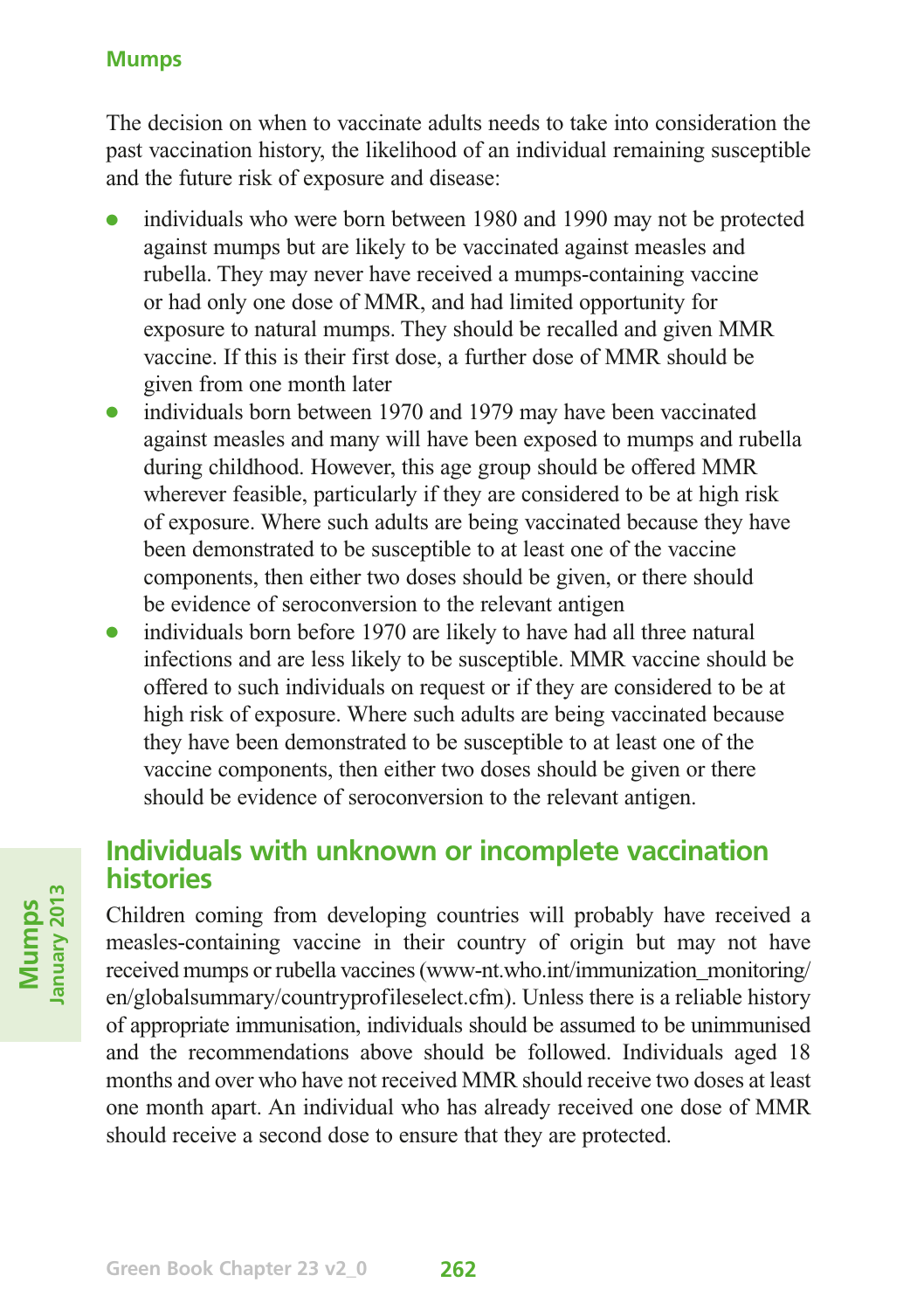#### **Healthcare workers**

Protection of healthcare workers is especially important in the context of their ability to transmit measles or rubella infections to vulnerable groups. While they may need MMR vaccination for their own benefit, on the grounds outlined above, they also should be immune to measles and rubella for the protection of their patients.

Satisfactory evidence of protection would include documentation of:

- having received two doses of MMR, or
- positive antibody tests for measles and rubella.

#### **Individuals who are travelling or going to reside abroad**

All travellers to epidemic or endemic areas should ensure that they are fully immunised according to the UK schedule (see above). Infants from six months of age travelling to mumps endemic areas or to an area where there is a current outbreak should receive MMR. As the response to MMR in infants is sub-optimal where the vaccine has been given before one year of age, immunisation with two further doses of MMR should be given at the recommended ages. Children who are travelling who have received one dose of MMR at the routine age should have the second dose brought forward to at least one month after the first. If the child is under 18 months of age when the second dose is given, then the routine pre-school dose (a third dose) should be given in order to ensure full protection.

#### **Contraindications**

There are very few individuals who cannot receive MMR vaccine. When there is doubt, appropriate advice should be sought from a consultant paediatrician, immunisation co-ordinator or consultant in communicable disease control rather than withholding the vaccine.

The vaccine should not be given to:

- those who are immunosuppressed (see Chapter 6 for more detail)
- those who have had a confirmed anaphylactic reaction to a previous dose of a measles-, mumps- or rubella-containing vaccine
- those who have had a confirmed anaphylactic reaction to neomycin or gelatin
- pregnant women.

Anaphylaxis after MMR is extremely rare (3.5 to 14.4 per million doses) (Bohlke *et al*., 2003; Patja *et al*., 2000; Pool *et al*., 2002; D'Souza *et al.*, 2000).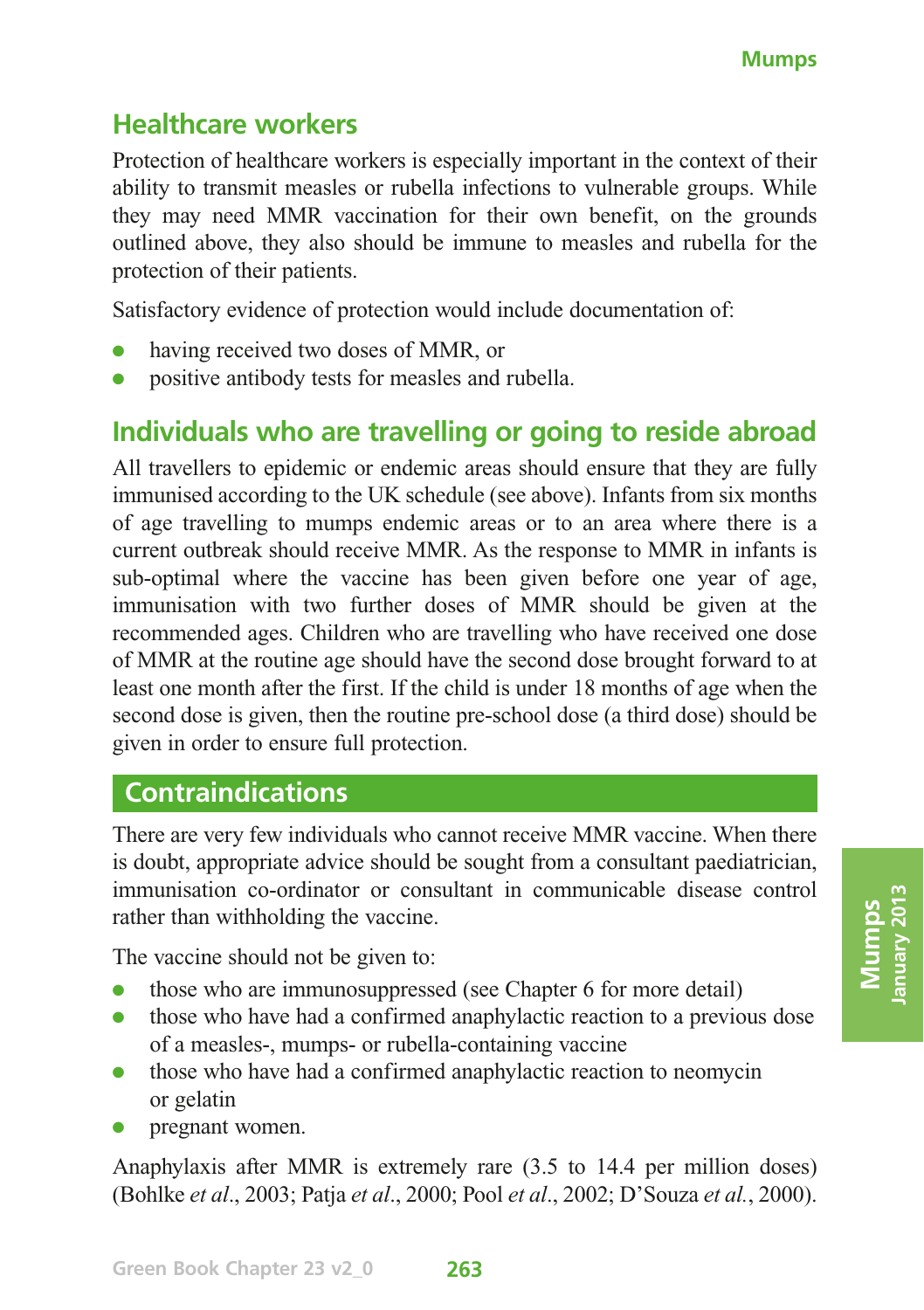Minor allergic conditions may occur and are not contraindications to further immunisation with MMR or other vaccines. A careful history of that event will often distinguish between anaphylaxis and other events that are either not due to the vaccine or are not life-threatening. In the latter circumstances, it may be possible to continue the immunisation course. Specialist advice must be sought on the vaccines and circumstances in which they could be given. The lifelong risk to the individual of not being immunised must be taken into account.

#### **Precautions**

Minor illnesses without fever or systemic upset are not valid reasons to postpone immunisation. If an individual is acutely unwell, immunisation should be postponed until they have fully recovered. This is to avoid confusing the differential diagnosis of any acute illness by wrongly attributing any signs or symptoms to the adverse effects of the vaccine.

#### **Idiopathic thrombocytopaenic purpura**

Idiopathic thrombocytopaenic purpura (ITP) has occurred rarely following MMR vaccination, usually within six weeks of the first dose. The risk of developing ITP after MMR vaccine is much less than the risk of developing it after infection with wild measles or rubella virus.

If ITP has occurred within six weeks of the first dose of MMR, then blood should be taken and tested for measles, mumps and rubella antibodies before a second dose is given. Serum should be sent to the Health Protection Agency (HPA) Virus Reference Laboratory (Colindale), which offers free, specialised serological testing for such children. If the results suggest incomplete immunity against measles, mumps or rubella, then a second dose of MMR is recommended.

#### **Allergy to egg**

All children with egg allergy should receive the MMR vaccination as a routine procedure in primary care (Clark *et al.,* 2010). Recent data suggest that anaphylactic reactions to MMR vaccine are not associated with hypersensitivity to egg antigens but to other components of the vaccine (such as gelatin) (Fox and Lack, 2003). In three large studies with a combined total of over 1000 patients with egg allergy, no severe cardiorespiratory reactions were reported after MMR vaccination (Fasano *et al.,* 1992; Freigang *et al.,*1994; Aickin *et al.,* 1994; Khakoo and Lack, 2000). Children who have had documented anaphylaxis to the vaccine itself should be assessed by an allergist (Clark *et al.,* 2010).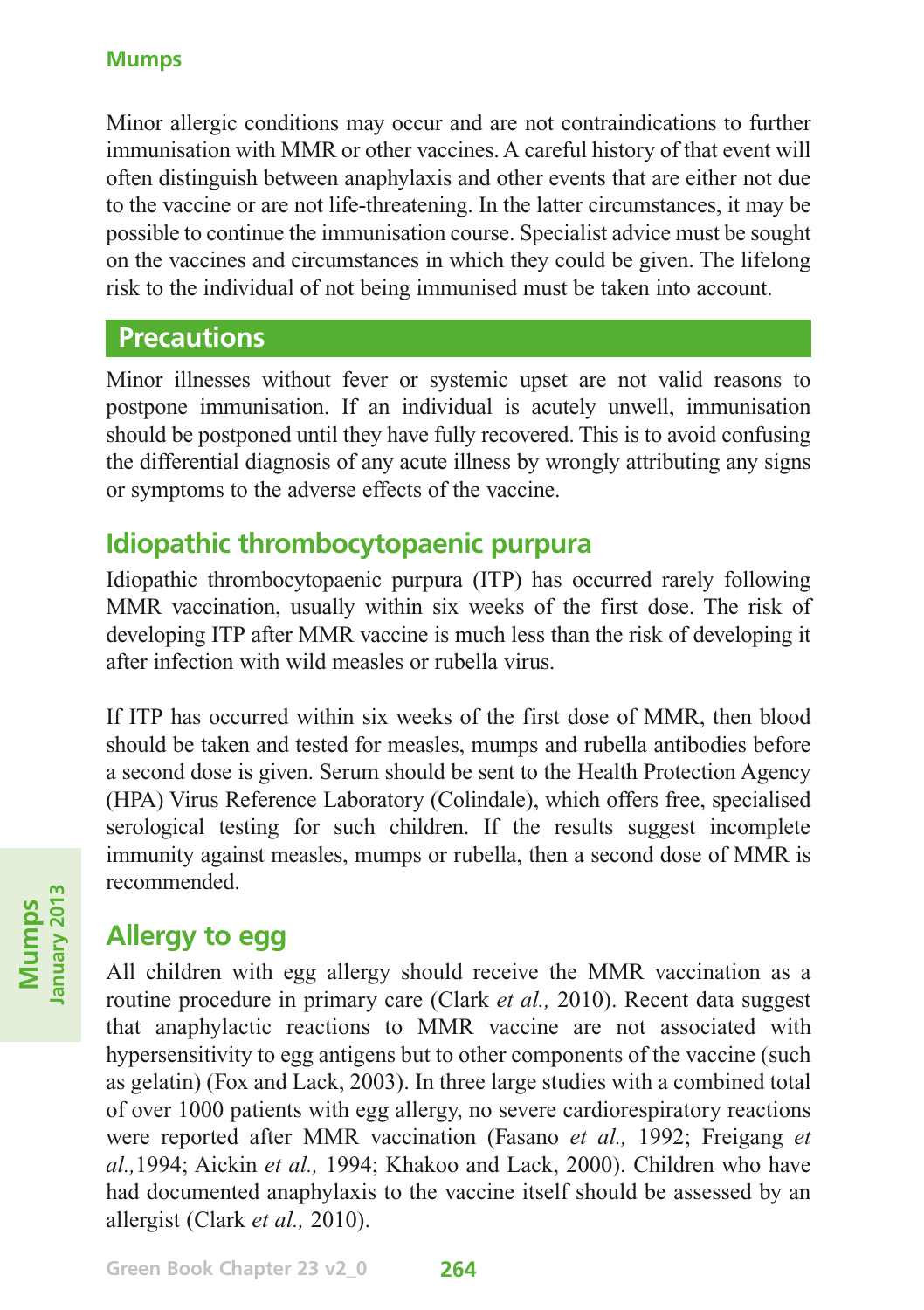### **Pregnancy and breast-feeding**

There is no evidence that rubella-containing vaccines are teratogenic. In the USA, UK and Germany, 661 women were followed through active surveillance, including 293 who were vaccinated (mainly with single rubella vaccine) in the high-risk period (i.e. the six weeks after the last menstrual period). Only 16 infants had evidence of infection and none had permanent abnormalities compatible with congenital rubella syndrome (Best *et al*., 2004). However, as a precaution, MMR vaccine should not be given to women known to be pregnant. If MMR vaccine is given to adult women, they should be advised to guard against pregnancy for one month.

Termination of pregnancy following inadvertent immunisation should not be recommended (Tookey *et al*., 1991). The potential parents should be given information on the evidence of lack of risk from vaccination in pregnancy. Surveillance of inadvertent MMR administration in pregnancy is being conducted by the HPA Immunisation Department, to whom such cases should be reported (Tel: 020 8200 4400).

Breast-feeding is not a contraindication to MMR immunisation, and MMR vaccine can be given to breast-feeding mothers without any risk to their baby. Very occasionally, rubella vaccine virus has been found in breast milk, but this has not caused any symptoms in the baby (Buimovici-Klein *et al*., 1997; Landes *et al*., 1980; Losonsky *et al*., 1982). The vaccine does not work when taken orally. There is no evidence of mumps and measles vaccine viruses being found in breast milk.

#### **Premature infants**

It is important that premature infants have their immunisations at the appropriate chronological age, according to the schedule (see Chapter 11).

#### **Immunosuppression and HIV**

MMR vaccine is not recommended for patients with severe immunosuppression (see Chapter 6) (Angel *et al*., 1996). MMR vaccine can be given to HIV-positive patients without or with moderate immunosuppression (as defined in Table 23.1).

**Mumps January 2013**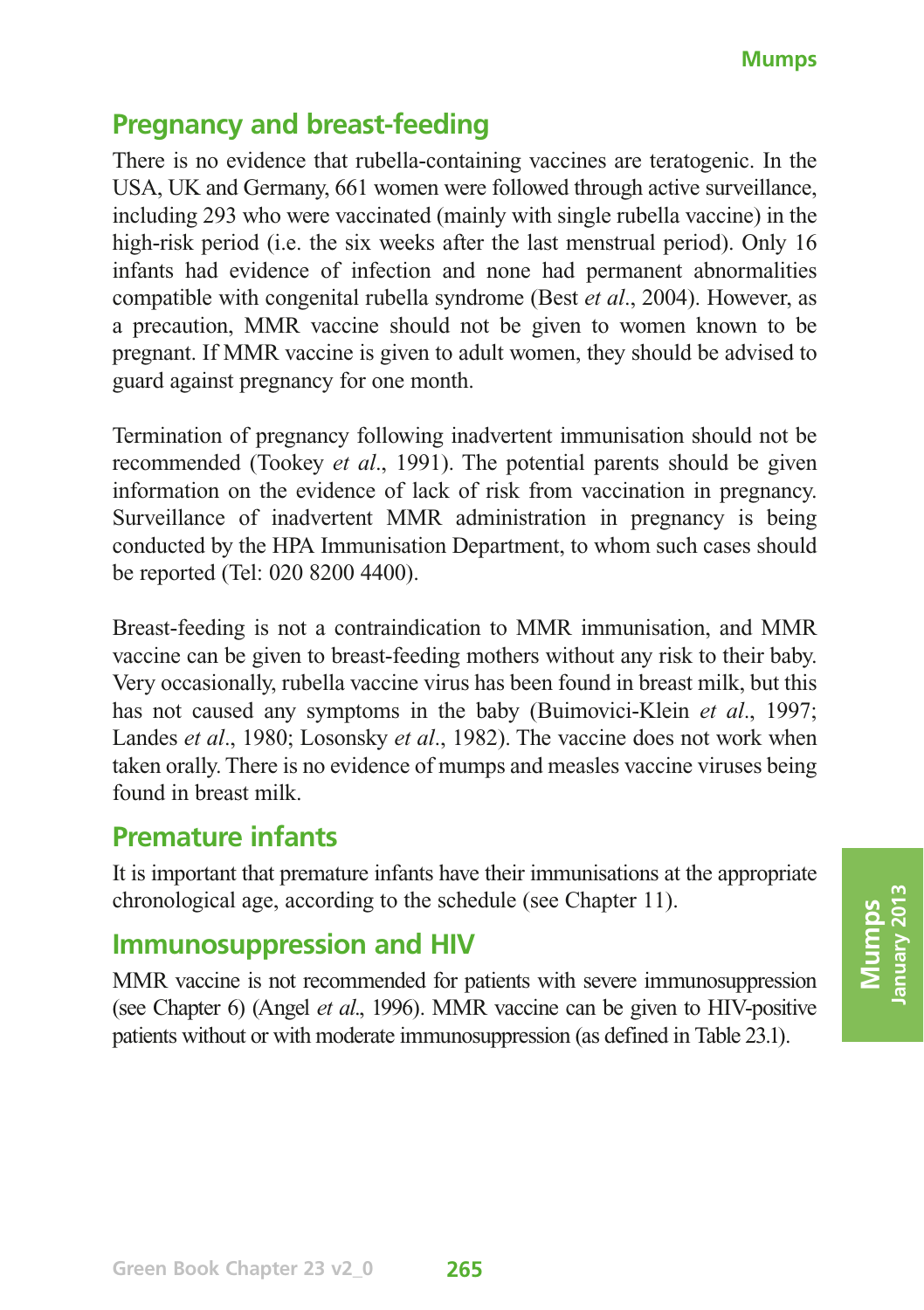| Age            | <12 months    | $1-5$ years  | 6-12 years      | >12 years       |
|----------------|---------------|--------------|-----------------|-----------------|
| No suppression | $\geq 1500$   | $\geq 1000$  | $\geqslant$ 500 | $\geqslant$ 500 |
|                | $(\ge 25%)$   | $(15 - 24%)$ | $(\ge 25%)$     | $(\ge 25%)$     |
| Moderate       | 750-1499      | 500-999      | 200-499         | 200-499         |
| suppression    | $(15 - 24\%)$ | $(15 - 24%)$ | $(15 - 24%)$    | $(15 - 24%)$    |
| Severe         | < 750         | < 500        | 200             | 200             |
| suppression    | $(<15\%)$     | $(<15\%)$    | $(<15\%)$       | $(<15\%)$       |

Table 23.1 CD4 count/ul (% of total lymphocytes)

Further guidance is provided by the Royal College of Paediatrics and Child Health (www.rcpch.ac.uk), the British HIV Association (BHIVA) *Immunisation guidelines for HIV-infected adults* (BHIVA, 2006) and the Children's HIV Association of UK and Ireland (CHIVA) immunisation guidelines (www. bhiva.org/chiva).

#### **Neurological conditions**

The presence of a neurological condition is not a contraindication to immunisation. If there is evidence of current neurological deterioration, including poorly controlled epilepsy, immunisation should be deferred until the condition has stabilised. Children with a personal or close family history of seizures should be given MMR vaccine. Advice about likely timing of any fever and management of a fever should be given. Doctors and nurses should seek specialist paediatric advice rather than refuse immunisation.

#### **Adverse reactions**

Adverse reactions following the MMR vaccine (except allergic reactions) are due to effective replication of the vaccine viruses with subsequent mild illness. Such events are to be expected in some individuals. Events due to the measles component occur six to 11 days after vaccination. Events due to the mumps and rubella components usually occur two to three weeks after vaccination but may occur up to six weeks after vaccination. These events only occur in individuals who are susceptible to that component, and are therefore less common after second and subsequent doses. Individuals with vaccineassociated symptoms are not infectious to others.

#### **Common events**

**Mumps**<br>anuary 2013 **January 2013**

> Following the first dose of MMR vaccine, malaise, fever and/or a rash may occur, most commonly about a week after immunisation, and last about two to three days. In a study of over 6000 children aged one to two years, the symptoms reported were similar in nature, frequency, time of onset and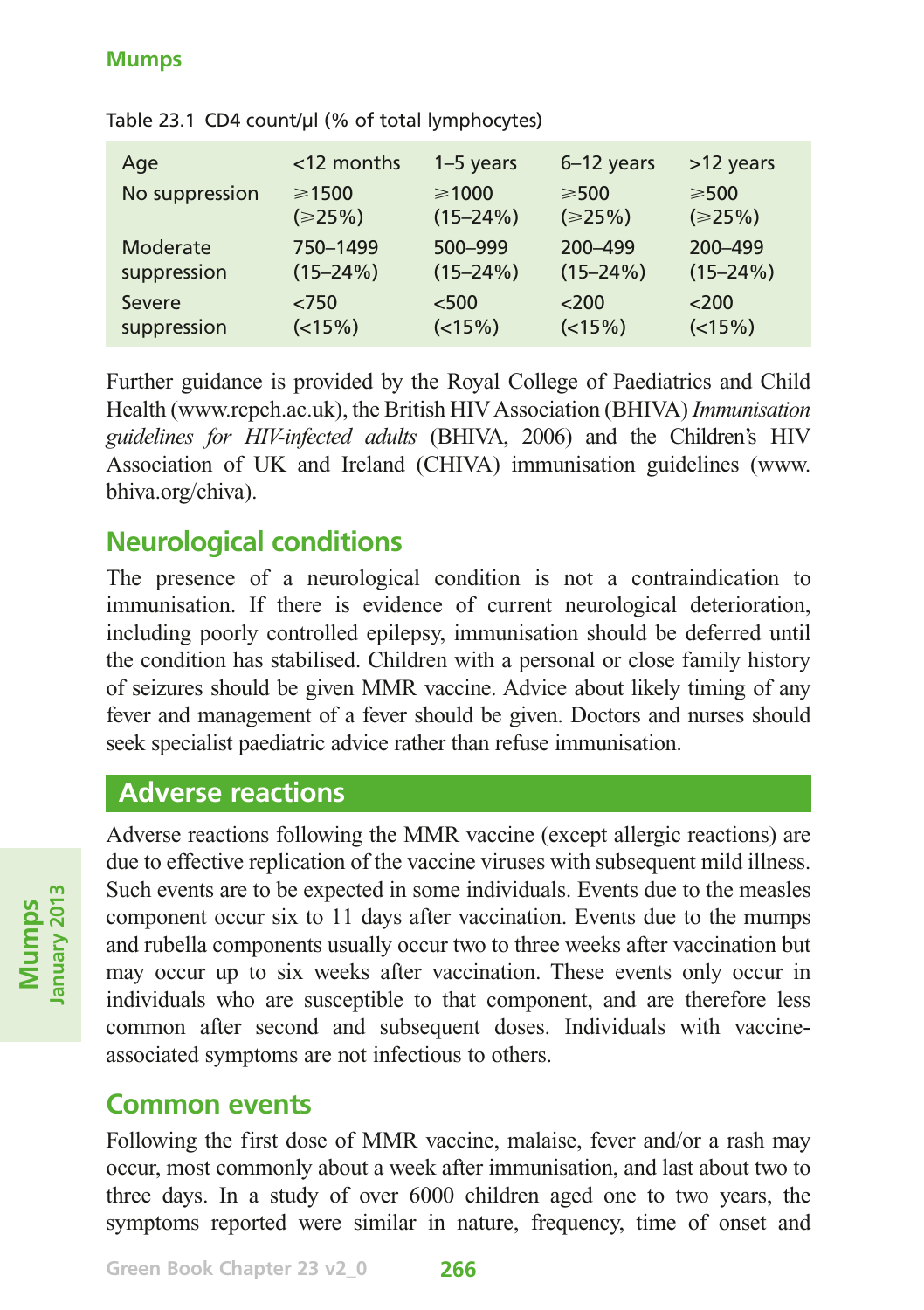duration to those commonly reported after measles vaccine alone (Miller *et al*., 1989). Parotid swelling occurred in about 1% of children of all ages up to four years, usually in the third week.

Adverse reactions are considerably less common after a second dose of MMR vaccine than after the first dose. One study showed no increase in fever or rash after re-immunisation of college students compared with unimmunised controls (Chen *et al*., 1991). An analysis of allergic reactions reported through the US Vaccine Adverse Events Reporting System in 1991–93 showed fewer reactions among children aged six to 19 years, considered to be second-dose recipients, than among those aged one to four years, considered to be first-dose recipients (Chen *et al*., 1991). In a study of over 8000 children, there was no increased risk of convulsions, rash or joint pain in the months after the second dose of the MMR vaccination given between four and six years of age (Davis *et al*., 1997).

#### **Rare and more serious events**

Febrile seizures are the most commonly reported neurological event following measles immunisation. Seizures occur during the sixth to eleventh day in one in 1000 children vaccinated with MMR – a rate similar to that reported in the same period after measles vaccine. The rate of febrile seizures following MMR is lower than that following infection with measles disease (Plotkin and Orenstein, 2004). There is good evidence that febrile seizures following MMR immunisation do not increase the risk of subsequent epilepsy compared with febrile seizures due to other causes (Vestergaard *et al*., 2004).

One strain of mumps virus (Urabe) in an MMR vaccine previously used in the UK was associated with an increased risk of aseptic meningitis (Miller *et al*., 1993). This vaccine was replaced in 1992 (Department of Health,1992) and is no longer licensed in the UK. A study in Finland using MMR containing a different mumps strain (Jeryl Lynn), similar to those strains used currently in MMR in the UK, did not identify any association between MMR and aseptic meningitis (Makela *et al*., 2002).

Because MMR vaccine contains live, attenuated viruses, it is biologically plausible that it may cause encephalitis. A recent large record-linkage study in Finland looking at over half a million children aged between one and seven years did not identify any association between MMR and encephalitis (Makela *et al*., 2002).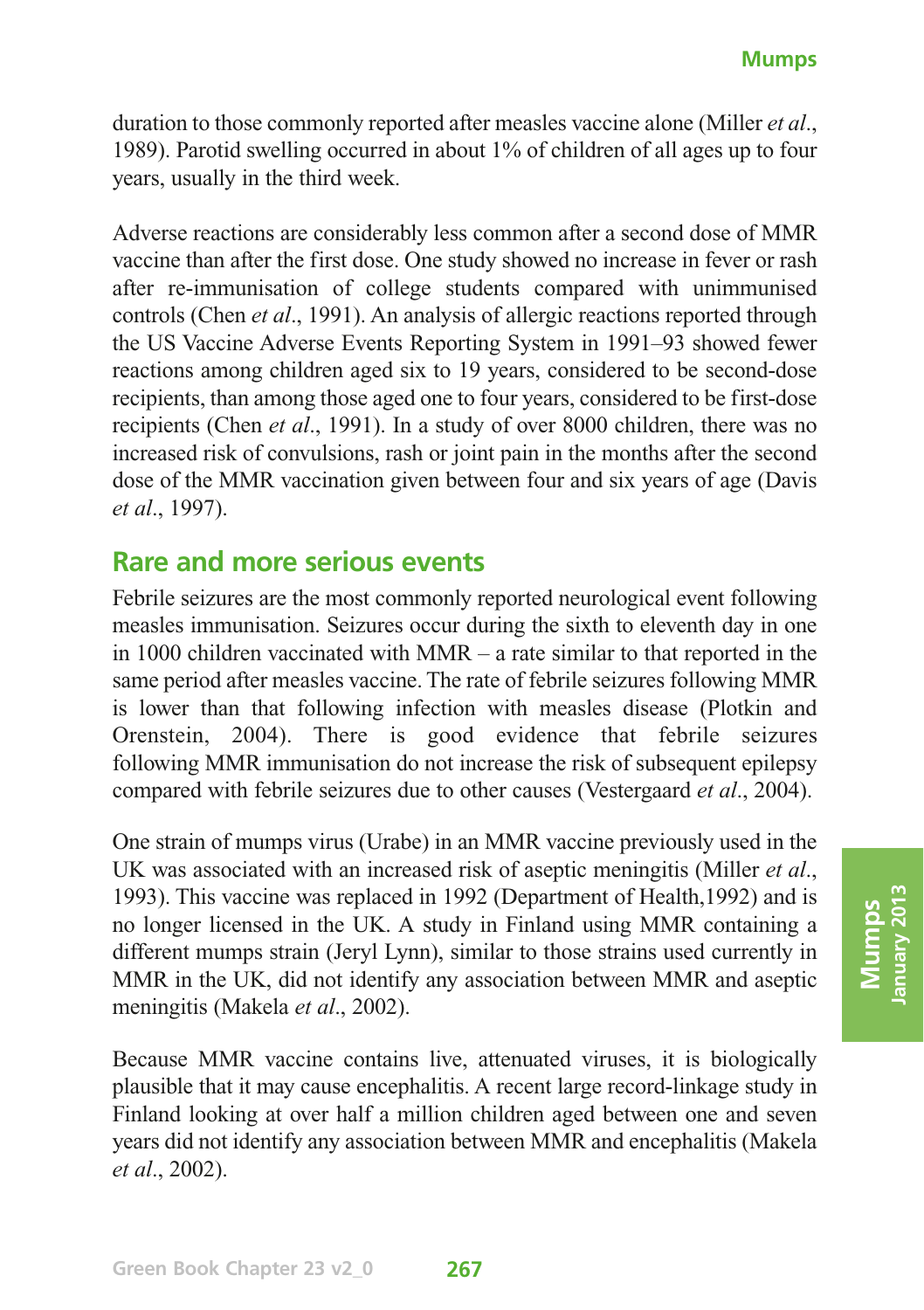ITP is a condition that may occur following MMR and is most likely due to the rubella component. This usually occurs within six weeks and resolves spontaneously. ITP occurs in about one in 22,300 children who are given a first dose of MMR in the second year of life (Miller *et al.*, 2001). If ITP has occurred within six weeks of the first dose of MMR, then blood should be taken and tested for measles, mumps and rubella antibodies before a second dose is given (see above).

Arthropathy (arthralgia or arthritis) has also been reported to occur rarely after MMR immunisation, probably due to the rubella component. If it is caused by the vaccine, it should occur between 14 and 21 days after immunisation. Where it occurs at other times, it is highly unlikely to have been caused by vaccination. Several controlled epidemiological studies have shown no excess risk of chronic arthritis in women (Slater, 1997).

All suspected adverse reactions to vaccines occurring in children, or in individuals of any age after vaccines labelled with a black triangle  $(\blacktriangledown)$ , should be reported to the Commission on Human Medicines using the Yellow Card scheme. Serious, suspected adverse reactions to vaccines in adults should be reported through the Yellow Card scheme.

#### **Other conditions reported after vaccines containing measles, mumps and rubella**

Following the November 1994 MR immunisation campaign, only three cases of Guillain-Barré syndrome (GBS) were reported. From the background rate, between one and eight cases would have been expected in this population over this period. Therefore, it is likely that these three cases were coincidental and not caused by the vaccine. Analysis of reporting rates of GBS from acute flaccid paralysis surveillance undertaken in the WHO Region of the Americas has shown no increase in rates of GBS following measles immunisation campaigns when 80 million children were immunised (da Silveira *et al.*, 1997). In a population that received 900,000 doses of MMR, there was no increased risk of GBS at any time after vaccinations (Patja *et al*., 2001). This evidence refutes the suggestion that MMR causes GBS.

Although gait disturbance has been reported after MMR, a recent epidemiological study showed no evidence of a causal association between MMR and gait disturbance (Miller *et al*., 2005).

In recent years, the postulated link between measles vaccine and bowel disease has been investigated. There was no increase in the incidence of inflammatory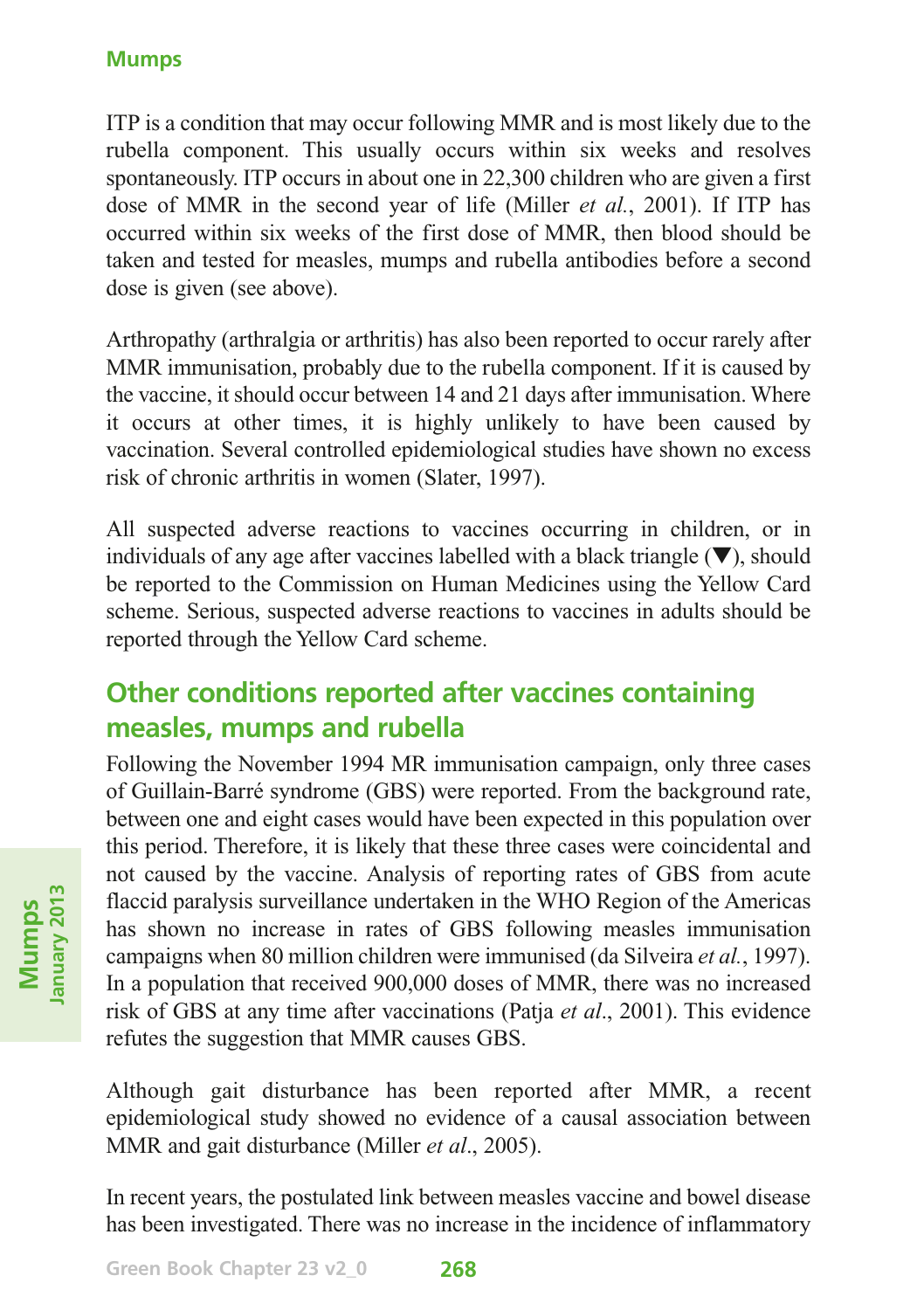bowel disorders in those vaccinated with measles-containing vaccines when compared with controls (Gilat *et al*., 1987; Feeney *et al*., 1997). No increase in the incidence of inflammatory bowel disease has been observed since the introduction of MMR vaccination in Finland (Pebody *et al*., 1998) or in the UK (Seagroatt, 2005).

There is overwhelming evidence that MMR does not cause autism (www.iom. edu/report.asp?id=20155). Over the past seven years, a large number of studies have been published looking at this issue. Such studies have shown:

- no increased risk of autism in children vaccinated with MMR compared with unvaccinated children (Farrington *et al*., 2001; Madsen and Vestergaard, 2004)
- no clustering of the onset of symptoms of autism in the period following MMR vaccination (Taylor *et al*., 1999; De Wilde *et al*., 2001; Makela *et al*., 2002)
- that the increase in the reported incidence of autism preceded the use of MMR in the UK (Taylor *et al*., 1999)
- that the incidence of autism continued to rise after 1993, despite the withdrawal of MMR in Japan (Honda *et al*., 2005)
- that there is no correlation between the rate of autism and MMR vaccine coverage in either the UK or the USA (Kaye *et al*., 2001; Dales *et al*., 2001)
- no difference between the proportion of children developing autism after MMR who have a regressive form compared with those who develop autism without vaccination (Fombonne, 2001; Taylor *et al*., 2002; Gillberg and Heijbel, 1998)
- no difference between the proportion of children developing autism after MMR who have associated bowel symptoms compared with those who develop autism without vaccination (Fombonne, 1998; Fombonne, 2001; Taylor *et al*., 2002)
- that no vaccine virus can be detected in children with autism using the most sensitive methods available (Afzal *et al*., 2006).

For the latest evidence see the Department of Health's website www.dh.gov. uk/en/Publichealth/Healthprotection/Immunisation/Keyvaccineinformation/ DH 103952

It has been suggested that combined MMR vaccine could potentially overload the immune system. From the moment of birth, humans are exposed to countless numbers of foreign antigens and infectious agents in their everyday environment. Responding to the three viruses in MMR would use only a tiny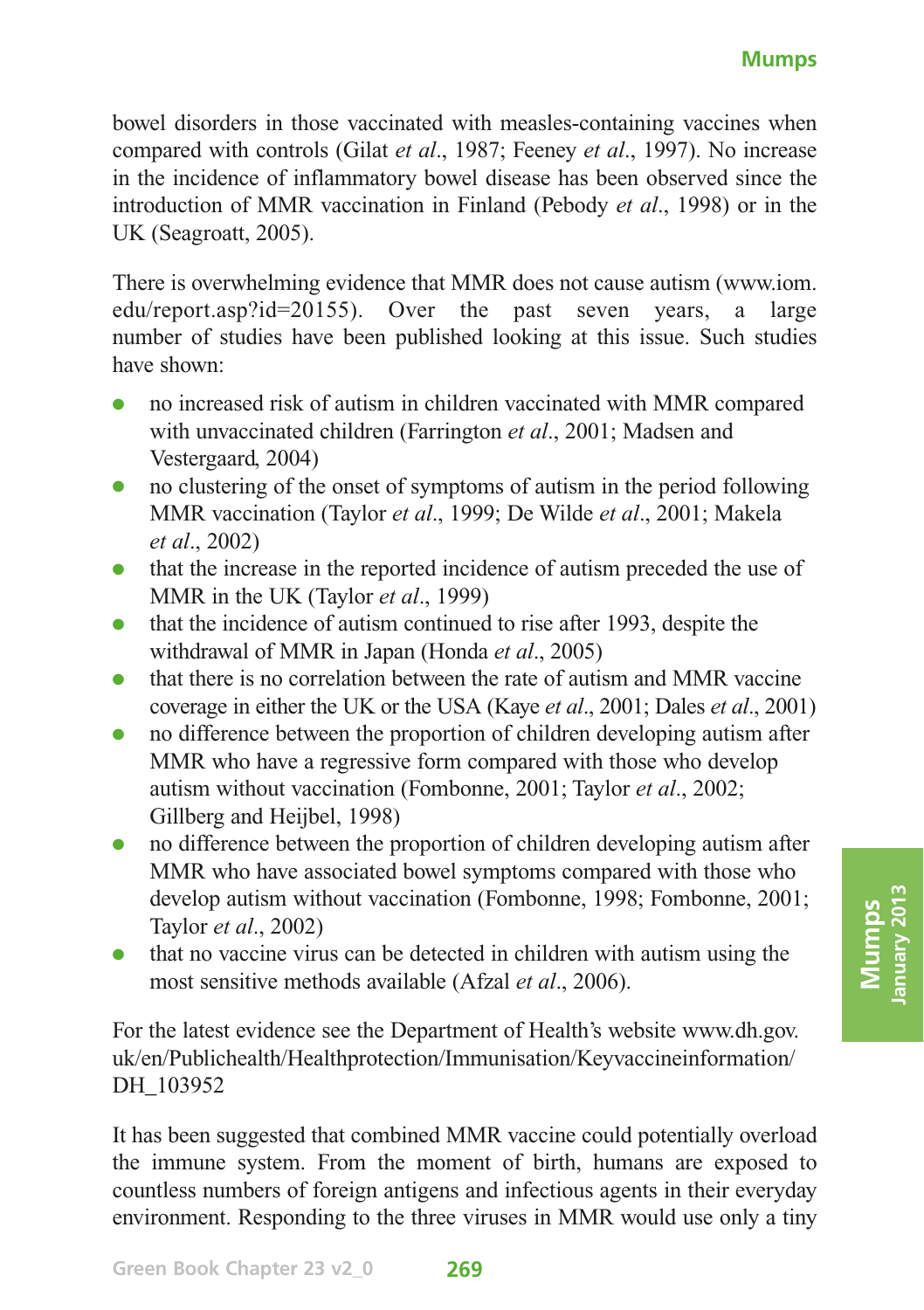proportion of the total capacity of an infant's immune system (Offit *et al*., 2002). The three viruses in MMR replicate at different rates from each other and would be expected to reach high levels at different times.

A study examining the issue of immunological overload found a lower rate of admission for serious bacterial infection in the period shortly after MMR vaccination compared with other time periods. This suggests that MMR does not cause any general suppression of the immune system (Miller *et al*., 2003).

#### **Management of cases, contacts and outbreaks**

#### **Diagnosis**

Prompt notification of measles, mumps and rubella to the local health protection unit (HPU) is required to ensure that public health action can be taken promptly. Notification should be based on clinical suspicion and should not await laboratory confirmation. Since 1994, few clinically diagnosed cases have been subsequently confirmed to be true measles, mumps or rubella. Confirmation rates do increase, however, during outbreaks and epidemics.

The diagnosis of measles, mumps and rubella can be confirmed through non-invasive means. Detection of specific IgM in oral fluid (saliva) samples, ideally between one and six weeks after the onset of rash or parotid swelling, has been shown to be highly sensitive and specific for confirmation of these infections (Brown *et al*., 1994; Ramsay *et al*., 1991; Ramsay *et al*., 1998). It is recommended that oral fluid samples should be obtained from all notified cases, other than during a large epidemic. Advice on this procedure can be obtained from the local HPU.

#### **Protection of contacts with MMR**

Antibody response to the mumps component of MMR vaccine does not develop soon enough to provide effective prophylaxis after exposure to suspected mumps. Even where it is too late to provide effective post-exposure prophylaxis with MMR, the vaccine can provide protection against future exposure to all three infections. Therefore, contact with suspected measles, mumps or rubella provides a good opportunity to offer MMR vaccine to previously unvaccinated individuals. If the individual is already incubating measles, mumps or rubella, MMR vaccination will not exacerbate the symptoms. In these circumstances, individuals should be advised that a mumps-like illness occurring shortly after vaccination is likely to be due to natural infection. If there is doubt about an individual's vaccination status, MMR should still be given as there are no ill effects from vaccinating those who are already immune.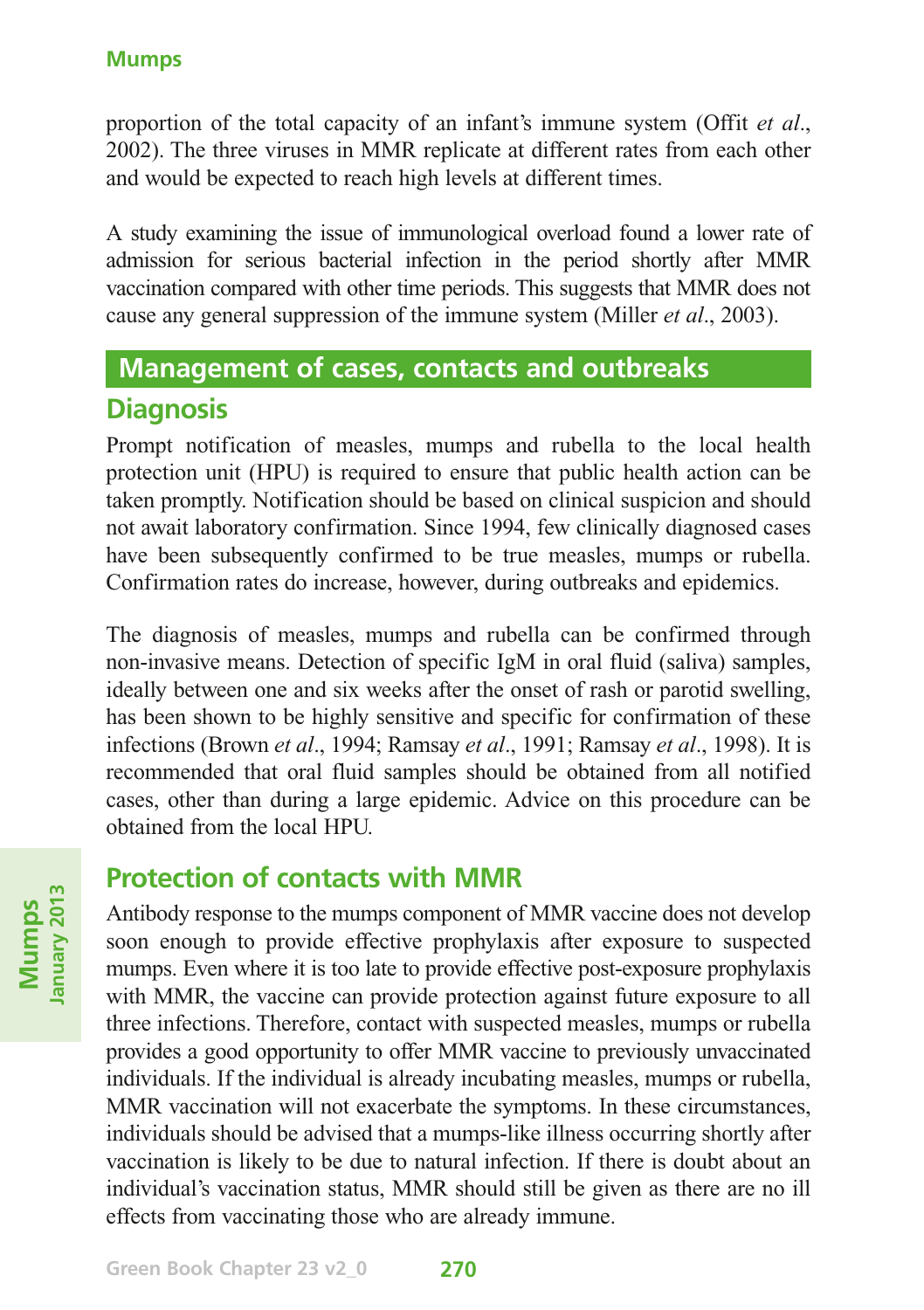#### **Protection of contacts with immunoglobulin**

Human normal immunoglobulin is not routinely used for post-exposure protection from mumps since there is no evidence that it is effective.

#### **Supplies**

- MMRVaxPRO manufactured by Sanofi Pasteur MSD.
- Priorix manufactured by GlaxoSmithKline.

These vaccines are supplied by Healthcare Logistics (Tel: 0870 871 1890) as part of the national childhood immunisation programme.

In Scotland, supplies should be obtained from local childhood vaccine holding centres. Details of these are available from Scottish Healthcare Supplies (Tel: 0131 275 6154).

In Northern Ireland, supplies should be obtained from local childhood vaccine holding centres. Details of these are available from the regional pharmaceutical procurement service

(Tel: 02890 552368).

### **References**

ACIP (1998) Measles, mumps, and rubella – vaccine use and strategies for elimination of measles, rubella, and congenital rubella syndrome and control of mumps: recommendations of the Advisory Committee on Immunization Practices (ACIP). *MMWR* **47**(RR-8):1–57. www.cdc.gov/mmwr/preview/mmwrhtml/00053391.htm (22 May 1998).

Afzal MA, Ozoemena LC, O'Hare A *et al*. (2006) Absence of detectable measles virus genome sequence in blood of autistic children who have had their MMR vaccination during the routine childhood immunisation schedule of the UK. *J Med Virol* **78**: 623–30.

Aickin R, Hill D and Kemp A (1994) Measles immunisation in children with allergy to egg. *BMJ* **308**: 223–5

American Academy of Pediatrics (2003) Active immunization. In: Pickering LK (ed.) *Red Book: 2003 Report of the Committee on Infectious Diseases,* 26th edition. Elk Grove Village, IL: American Academy of Pediatrics.

Angel JB, Udem SA, Snydman DR *et al*. (1996) Measles pneumonitis following measlesmumps-rubella vaccination of patients with HIV infection, 1993. *MMWR* **45**: 603–6.

Best JM, Cooray S and Banatvala JE (2004) Rubella. In: Mahy BMJ and ter Meulen V (eds) *Topley and Wilson's Virology*, 10th edition. London: Hodder Arnold.

Bjorvatn B *et al*. (1973) Mumps virus recovered from testicles by fine-needle aspiration biopsy in cases of mumps orchitis. *Scand J Infect Dis* **5**: 3–5.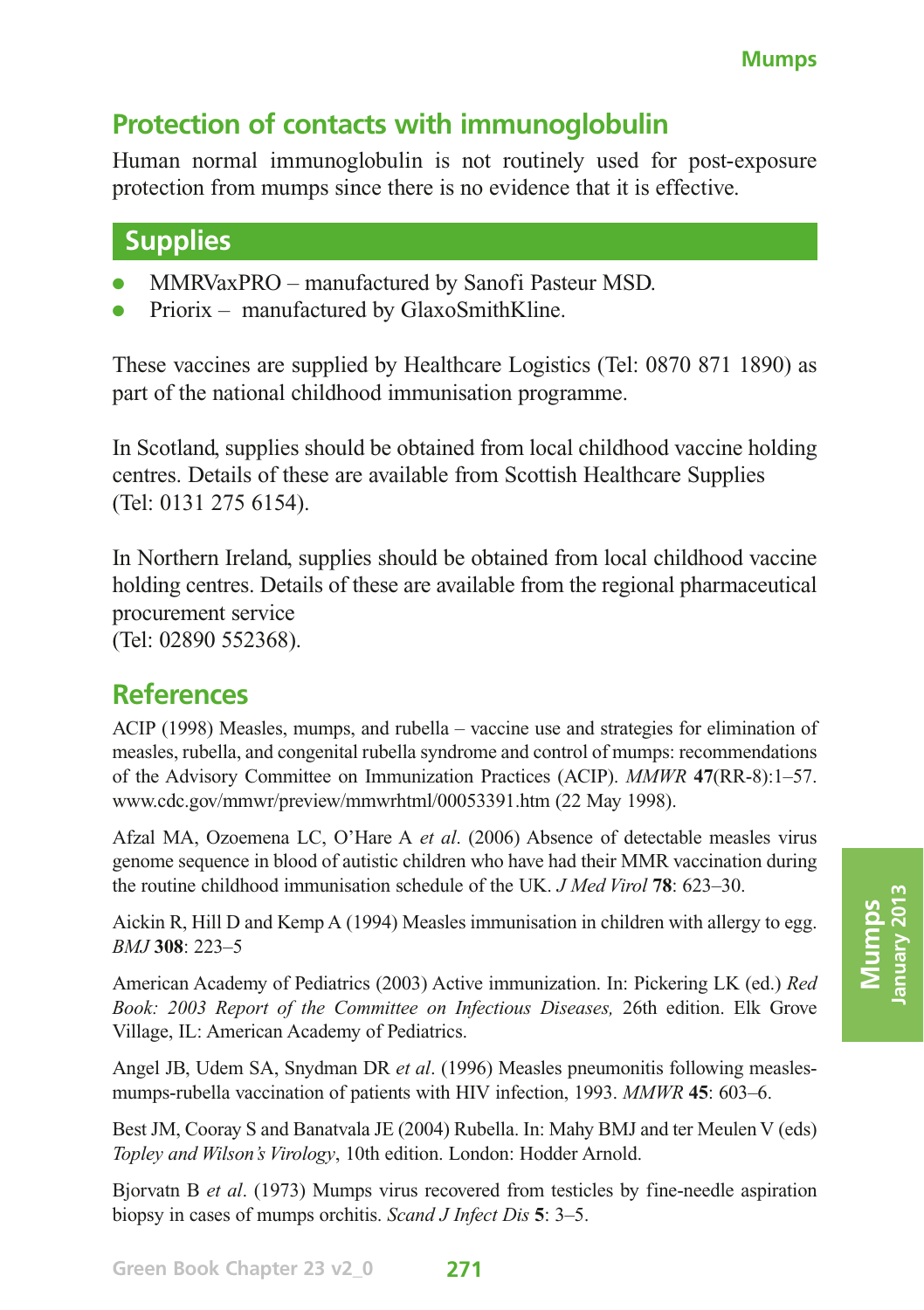Bohlke K, Davis RL, Moray SH *et al.* (2003) Risk of anaphylaxis after vaccination of children and adolescents. *Pediatrics* **112**: 815–20.

British HIV Association (2006) *Immunisation guidelines for HIV-infected adults*. BHIVA. www.bhiva.org/pdf/2006/Immunisation506.pdf

Brown DW, Ramsay ME, Richards AF and Miller E (1994) Salivary diagnosis of measles: a study of notified cases in the United Kingdom, 1991–3. *BMJ* **308**(6935): 1015–17.

Buimovici-Klein E, Hite RL, Byrne T and Cooper LR (1997) Isolation of rubella virus in milk after postpartum immunization. *J Pediatr* **91**: 939–43.

Chen RT, Moses JM, Markowitz LE and Orenstein WA (1991) Adverse events following measles-mumps-rubella and measles vaccinations in college students. *Vaccine* **9**: 297–9.

Clark AT, Skypala I, Leech SC, *et al.* (2010). British Society for Allergy and Clinical Immunology guidelines for the management of egg allergy. *Clin Exp Allergy* **40**(8):1116-29.

Communicable Disease Surveillance Centre (1985) Virus meningitis and encephalitis. *BMJ* **290**: 921–2.

da Silveira CM, Salisbury DM and de Quadros CA (1997) Measles vaccination and Guillain-Barré syndrome. *Lancet* **349**(9044): 14–16.

Dales L, Hammer SJ and Smith NJ (2001) Time trends in autism and in MMR immunization coverage in California. *JAMA* **285**(22): 2852–3.

Davis RL, Marcuse E, Black S *et al*. (1997) MMR2 immunization at 4 to 5 years and 10 to 12 years of age: a comparison of adverse clinical events after immunization in the Vaccine Safety Datalink project. *Pediatrics* **100**: 767–71.

de Serres G, Boulianne N, Meyer F and Ward BJ (1995) Measles vaccine efficacy during an outbreak in a highly vaccinated population: incremental increase in protection with age at vaccination up to 18 months. *Epidemiol Infect* **115**: 315–23

De Wilde S, Carey IM, Richards N *et al.* (2001) Do children who become autistic consult more often after MMR vaccination? *Br J General Practice* **51**: 226–7.

Dejucq N and Jegou B (2001) Viruses in the mammalian male genital tract and their effects on the reproductive system. *Microbiol Mol Biol Rev* **65**: 208–31.

Department of Health (1992) *Changes in supply of vaccine*. Circular (PL/CMO(92)11).

D'Souza RM, Campbell-Lloyd S, Isaacs D *et al*. (2000) Adverse events following immunisation associated with the 1998 Australian Measles Control Campaign. *Commun Dis Intell* **24**: 27–33.

Feeney M, Gregg A, Winwood P and Snook J (1997) A case-control study of measles vaccination and inflammatory bowel disease. The East Dorset Gastroenterology Group. *Lancet* **350**: 764–6.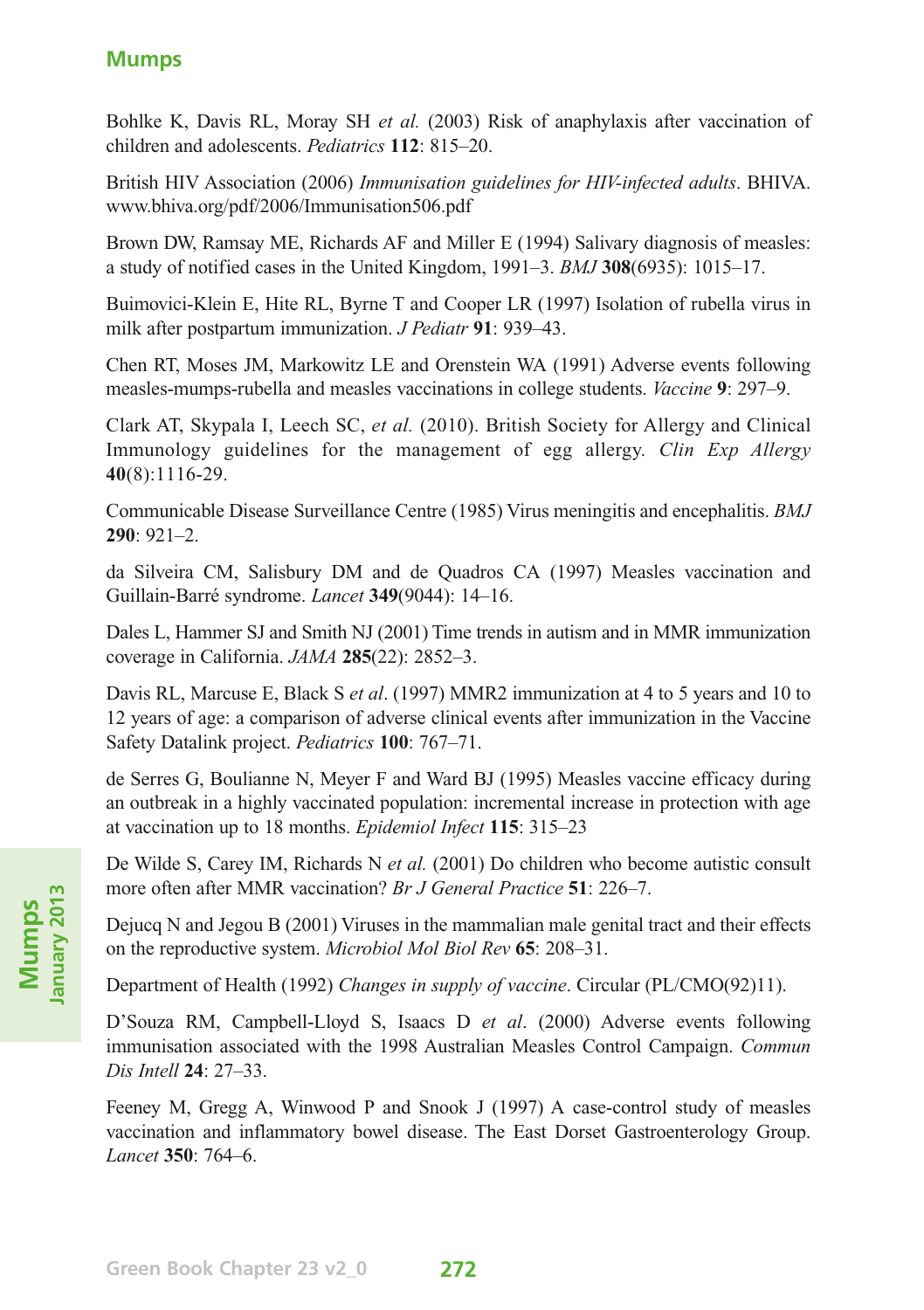Falk WA , Buchan K, Dow M *et al*. (1989) The epidemiology of mumps in southern Alberta, 1980–1982. *Am J Epidemiol* **130**(4): 736–49.

Farrington CP, Miller E and Taylor B (2001) MMR and autism: further evidence against a causal association. *Vaccine* **19**: 3632–5.

Fasano MB, Wood RA, Cooke SK and Sampson HA (1992) Egg hypersensitivity and adverse reactions to measles, mumps and rubella vaccine. *J Pediatr* **120**: 878–81.

Fombonne E (1998) Inflammatory bowel disease and autism. *Lancet* **351**: 955.

Fombonne E (2001) Is there an epidemic of autism? *Pediatrics* **107**: 411–12.

Fox A and Lack G (2003) Egg allergy and MMR vaccination. *Br J Gen Pract* **53**: 801–2.

Freigang B, Jadavji TP and Freigang DW (1994) Lack of adverse reactions to measles, mumps and rubella vaccine in egg-allergic children. *Ann Allergy* **73**: 486–8.

Galbraith NS, Young SEJ, Pusey JJ *et al*. (1984) Mumps surveillance in England and Wales 1962–1981. *Lancet* **14**: 91–4.

Garty BBZ, Danon YL and Nitzan M (1988) Hearing loss due to mumps. *Arch Dis Child* **63**(1): 105–6. Correspondence on Hall paper.

Gilat T, Hacohen D, Lilos P and Langman MJ (1987) Childhood factors in ulcerative colitis and Crohn's disease. An international co-operative study. *Scan J Gastroenterology*  **22**: 1009–24.

Gillberg C and Heijbel H (1998) MMR and autism. *Autism* **2**: 423–4.

Harling R, White JM, Ramsay ME, Macsween KF and van den Bosch C (2005) The effectiveness of the mumps component of the MMR vaccine: a case control study. *Vaccine* **23**(31): 4070–4.

Kaye JA, del Mar Melero-Montes M and Jick H (2001) Mumps, measles and rubella vaccine and the incidence of autism recorded by general practitioners: a time trend analysis. *BMJ* **322**(7284): 460–3.

Khakoo GA and Lack G (2000) Recommendations for using MMR vaccine in children allergic to eggs. *BMJ* **320**: 929–32.

Landes RD, Bass JW, Millunchick EW and Oetgen WJ (1980) Neonatal rubella following postpartum maternal immunisation. *J Pediatr* **97**: 465–7.

Losonsky GA, Fishaut JM, Strussenberg J and Ogra PL (1982) Effect of immunization against rubella on lactation products. Development and characterization of specific immunologic reactivity in breast milk. *J Infect Dis* **145**: 654–60.

Madsen KM and Vestergaard M (2004) MMR vaccination and autism: what is the evidence for a causal association? *Drug Saf* **27**: 831–40.

Makela A, Nuorti JP and Peltola H (2002) Neurologic disorders after measles-mumpsrubella vaccination. *Pediatrics* **110**: 957–63.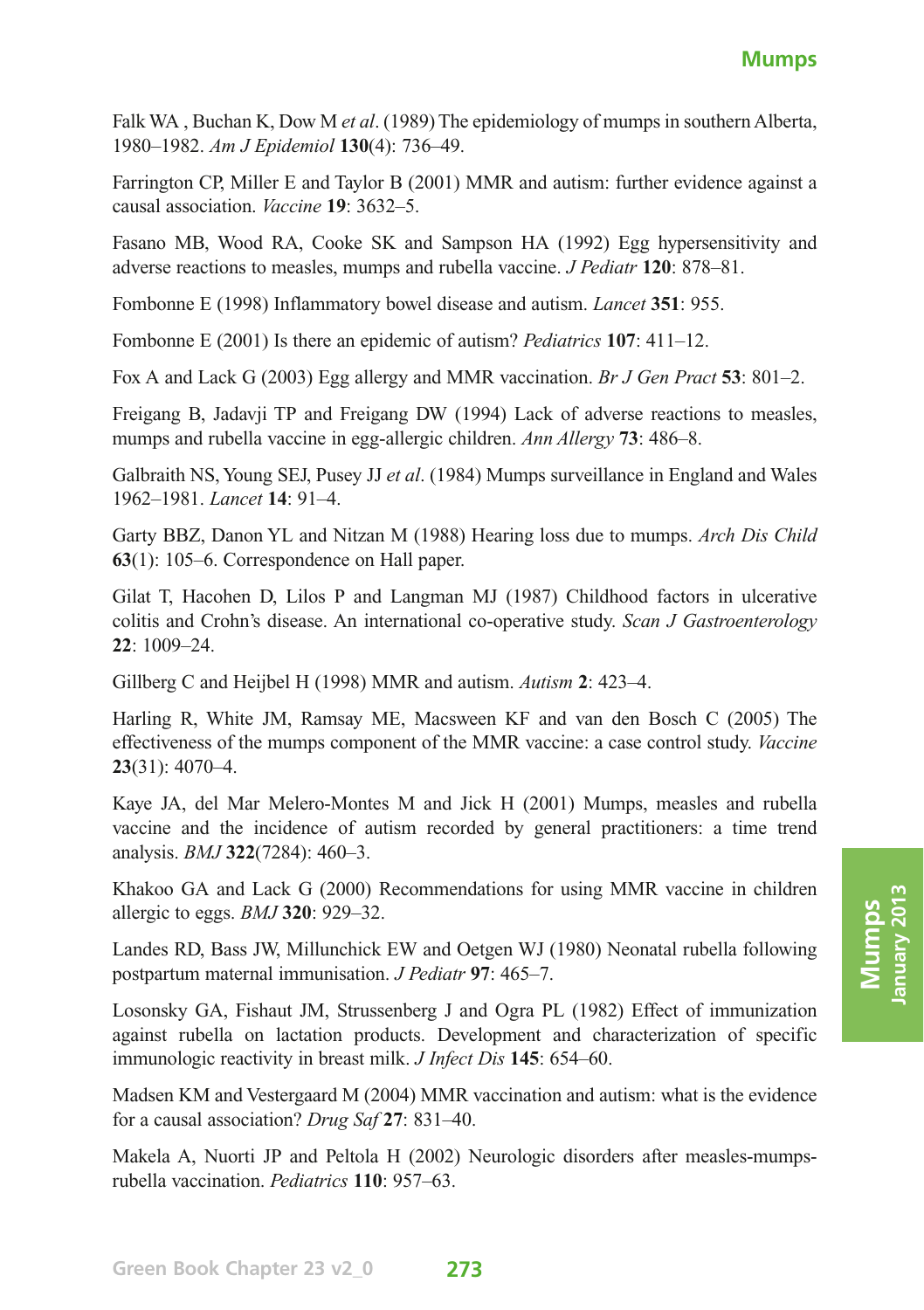Medical Research Council (1977) Clinical trial of live vaccine given alone and live vaccine preceded by killed vaccine. Fourth report of the Medical Research Council by the measles sub-committee on development of vaccines and immunisation procedures. *Lancet* **ii**: 571–5.

Miller C, Miller E, Rowe K *et al*. (1989) Surveillance of symptoms following MMR vaccine in children. *Practitioner* **233**(1461): 69–73.

Miller E, Goldacre M, Pugh S *et al*. (1993) Risk of aseptic meningitis after measles, mumps, and rubella vaccine in UK children. *Lancet* **341**(8851): 979–82.

Miller E, Waight P, Farrington P *et al*. (2001) Idiopathic thrombocytopenic purpura and MMR vaccine. *Arch Dis Child* **84**: 227–9.

Miller E, Andrews N, Waight P and Taylor B (2003) Bacterial infections, immune overload, and MMR vaccine. Measles, mumps, and rubella. *Arch Dis Child* **88**(3): 222–3.

Miller E, Andrews N, Grant A *et al.* (2005) No evidence of an association between MMR vaccine and gait disturbance. *Arch Dis Child*, **88**(3): 292–6.

Morgan Capner P, Wright J, Miller CL and Miller E (1988) Surveillance of antibody to measles, mumps and rubella by age. *BMJ* **297**: 770–2.

Morse D, O'Shea M, Hamilton G *et al*. (1994) Outbreak of measles in a teenage school population: the need to immunize susceptible adolescents. *Epidemiol Infect* **113**: 355–65.

Mullooly J and Black S (2001) Simultaneous administration of varicella vaccine and other recommended childhood vaccines – United States, 1995–1999. *MMWR* **50**(47): 1058–61.

Offit PA, Quarles J, Gerber MA *et al*. (2002) Addressing parents' concerns: do multiple vaccines overwhelm or weaken the infant's immune system? *Pediatrics* **109**(1): 124–9.

Orenstein WA, Markowitz L, Preblud SR *et al.* (1986) Appropriate age for measles vaccination in the United States. *Dev Biol Stand* **65**: 13–21.

Patja A, Davidkin I, Kurki T *et al*. (2000) Serious adverse events after measles-mumpsrubella vaccination during a fourteen-year prospective follow-up. *Pediatr Infect Dis J*. **19**: 1127–34.

Patja A, Paunio M, Kinnunen E *et al.* (2001) Risk of Guillain-Barré syndrome after measles-mumps-rubella vaccination. *J Pediatr* **138**: 250–4.

Pebody RG, Paunio M and Ruutu P (1998) Measles, measles vaccination, and Crohn's disease has not increased in Finland. *BMJ* **316**(7146): 1745–6.

Peltola H, Heinonen OP and Valle M (1994) The elimination of indigenous measles, mumps and rubella from Finland by a 12-year two-dose vaccination program. *NEJM* **331**(21): 1397–402.

Philip RN, Reinhard KR and Lackman DB (1959) Observations on a mumps epidemic in a 'virgin' population. *Am J Hyg* **69**: 91–111.

Plotkin SA and Orenstein WA (eds) (2004) *Vaccines,* 4th edition. Philadelphia: WB Saunders Company, Chapters 19, 20 and 26.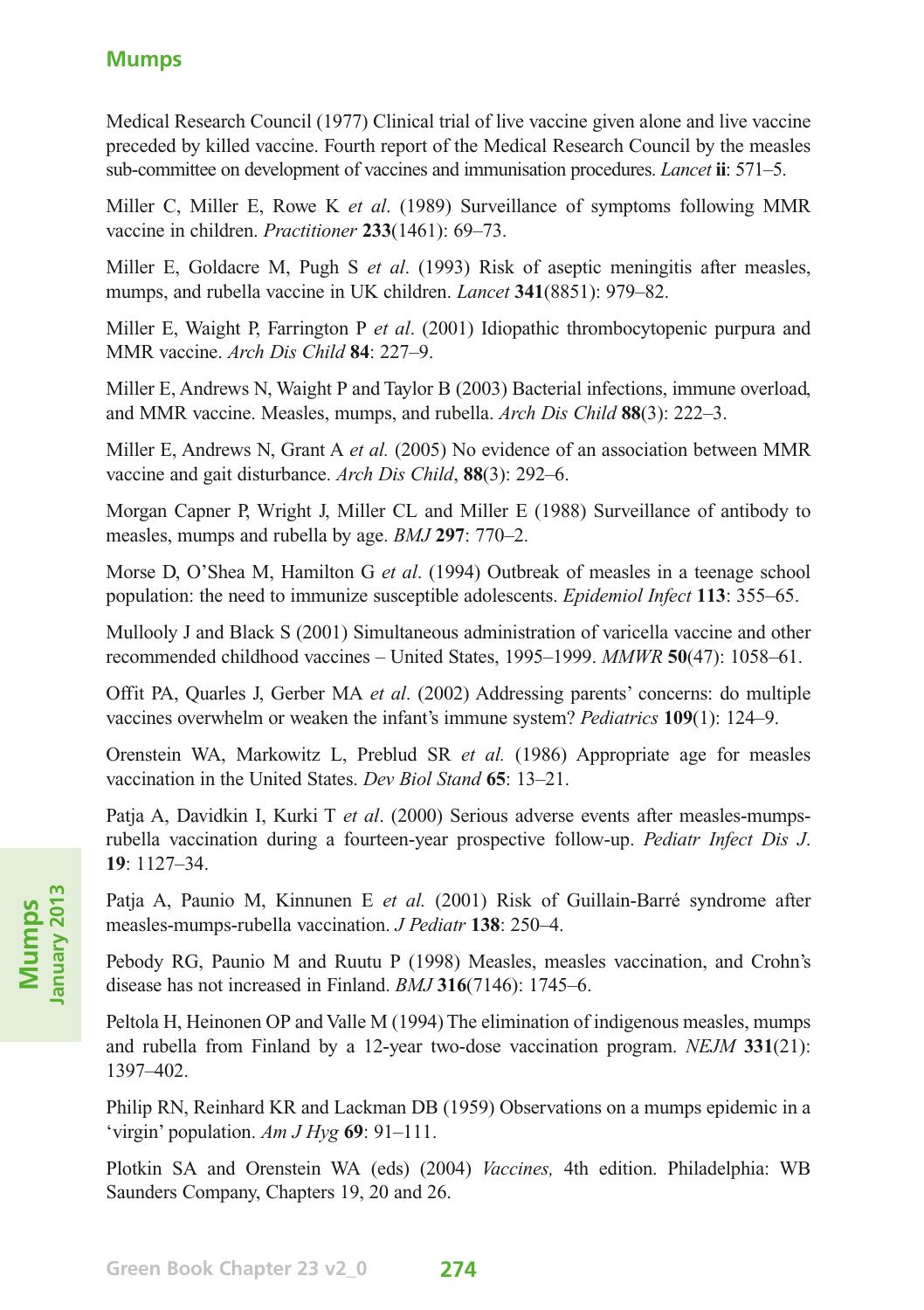Pool V, Braun MM, Kelso JM *et al*. (2002) Prevalence of anti-gelatin IgE antibodies in people with anaphylaxis after measles-mumps-rubella vaccine in the United States. *Pediatrics* **110**(6):e71. www.pediatrics.org/cgi/content/full/110/6/e71

Ramsay ME, Brown DW, Eastcott HR and Begg NT (1991) Saliva antibody testing and vaccination in a mumps outbreak. *CDR (Lond Engl Rev)* **1**(9): R96–8.

Ramsay ME, Brugha R, Brown DW *et al.* (1998) Salivary diagnosis of rubella: a study of notified cases in the United Kingdom, 1991–4. *Epidemiol Infect* **120**(3): 315–19.

Redd SC, King GE, Heath JL *et al*. (2004) Comparison of vaccination with measlesmumps-rubella at 9, 12 and 15 months of age. *J Infect Dis* **189**: S116–22

Schlegel M, Osterwalder JJ, Galeazzi RL and Vernazza PL (1999) Comparative efficacy of three mumps vaccines during disease outbreak in eastern Switzerland: cohort study. *BMJ* **319**: 352–3.

Seagroatt V (2005) MMR vaccine and Crohn's disease: ecological study of hospital admissions in England, 1991 to 2002. *BMJ* **330**: 1120–1.

Slater PE (1997) Chronic arthropathy after rubella vaccination in women. False alarm? *JAMA* **278**: 594–5.

Taylor B, Miller E, Farrington CP *et al.* (1999) Autism and measles, mumps and rubella: no epidemiological evidence for a causal association. *Lancet* **353**(9169): 2026–9.

Taylor B, Miller E, Langman R *et al*. (2002) Measles, mumps and rubella vaccination and bowel problems or developmental regression in children with autism: population study. *BMJ* **324**(7334): 393–6.

Tischer A and Gerike E (2000) Immune response after primary and re-vaccination with different combined vaccines against measles, mumps, rubella. *Vaccine* **18**(14): 1382–92.

Tookey PA, Jones G, Miller BH and Peckham CS (1991) Rubella vaccination in pregnancy. *CDR* **1**(8): R86–8.

Vestergaard M, Hviid A, Madsen KM *et al.* (2004) MMR vaccination and febrile seizures. Evaluation of susceptible subgroups and long-term prognosis. *JAMA* **292**: 351–7.

WHO (2003) Eliminating measles and rubella and preventing congenital rubella infection. www.euro.who.int/vaccine/20030808\_4

WHO (2005) Vaccine Preventable Disease Monitoring System. Global summary. www-nt.who.int/immunization\_monitoring/en/globalsummary/countryprofileselect.cfm)

**Mumps**<br>January 2013 **January 2013**